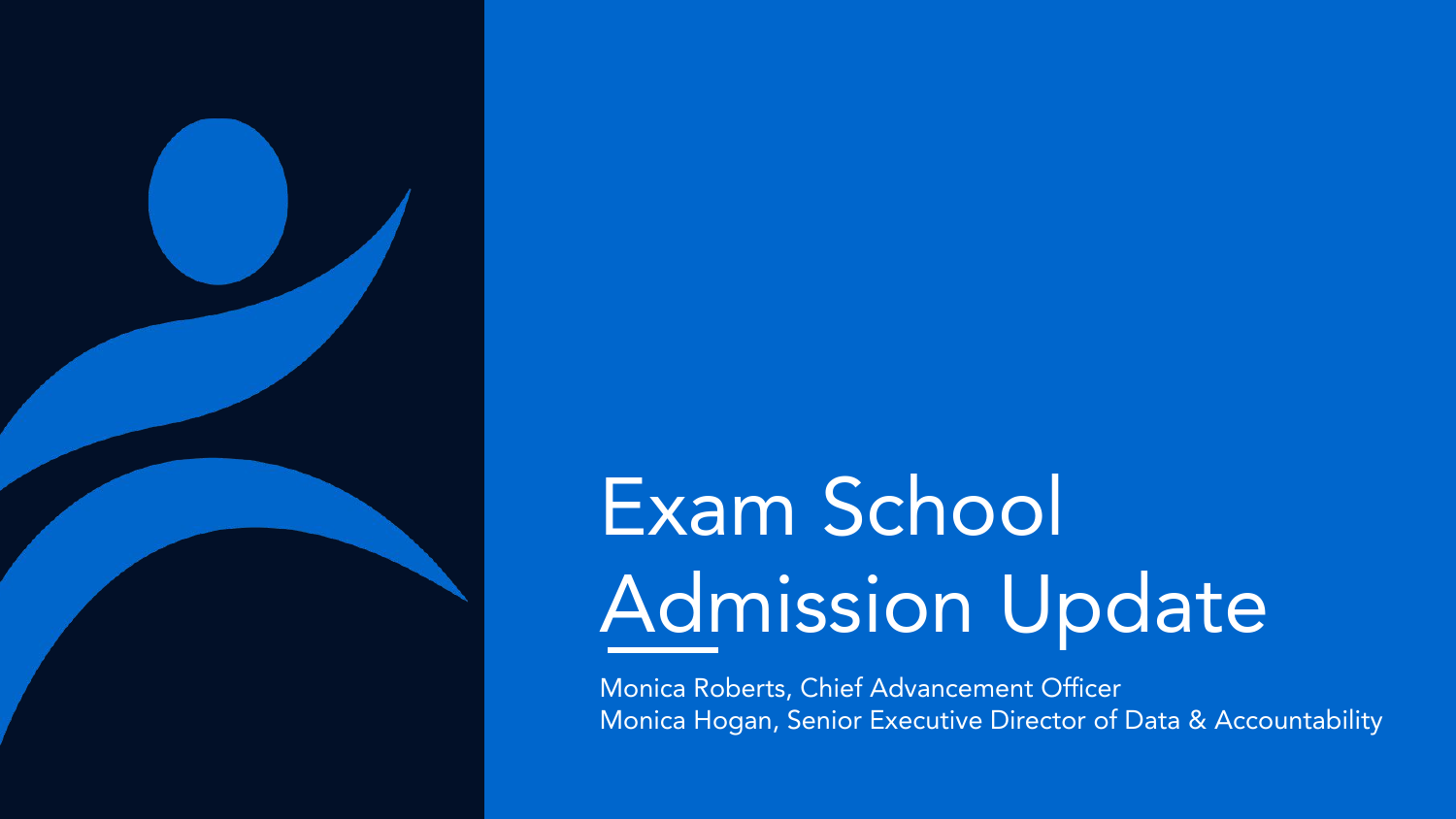## **Historical Applicant Pool and Invitations by School Type**

#### **Applicant Pool**

|            | 7th Grade |                                 |      |      | 9th Grade |                         |      |     |
|------------|-----------|---------------------------------|------|------|-----------|-------------------------|------|-----|
|            | SY18-19   | SY19-20 SY20-21 SY21-22 SY18-19 |      |      |           | SY19-20 SY20-21 SY21-22 |      |     |
| Number     | 2138      | 2043                            | 2833 | 1666 | 1440      | 1238                    | 1177 | 760 |
| <b>BPS</b> | 65%       | 65%                             | 75%  | 77%  | 65%       | 65%                     | 66%  | 81% |
| Non-BPS    | 35%       | 35%                             | 25%  | 23%  | 35%       | 35%                     | 34%  | 19% |

#### **Invitations**

|            | 7th Grade |                         |      | 9th Grade |     |     |                                         |     |
|------------|-----------|-------------------------|------|-----------|-----|-----|-----------------------------------------|-----|
|            |           | SY18-19 SY19-20 SY20-21 |      |           |     |     | SY21-22 SY18-19 SY19-20 SY20-21 SY21-22 |     |
| Number     | 1077      | 1077                    | 1025 | 974       | 453 | 454 | 408                                     | 340 |
| <b>BPS</b> | 57%       | 61%                     | 67%  | 74%       | 58% | 59% | 60%                                     | 77% |
| Non-BPS    | 43%       | 39%                     | 33%  | 26%       | 42% | 41% | 40%                                     | 23% |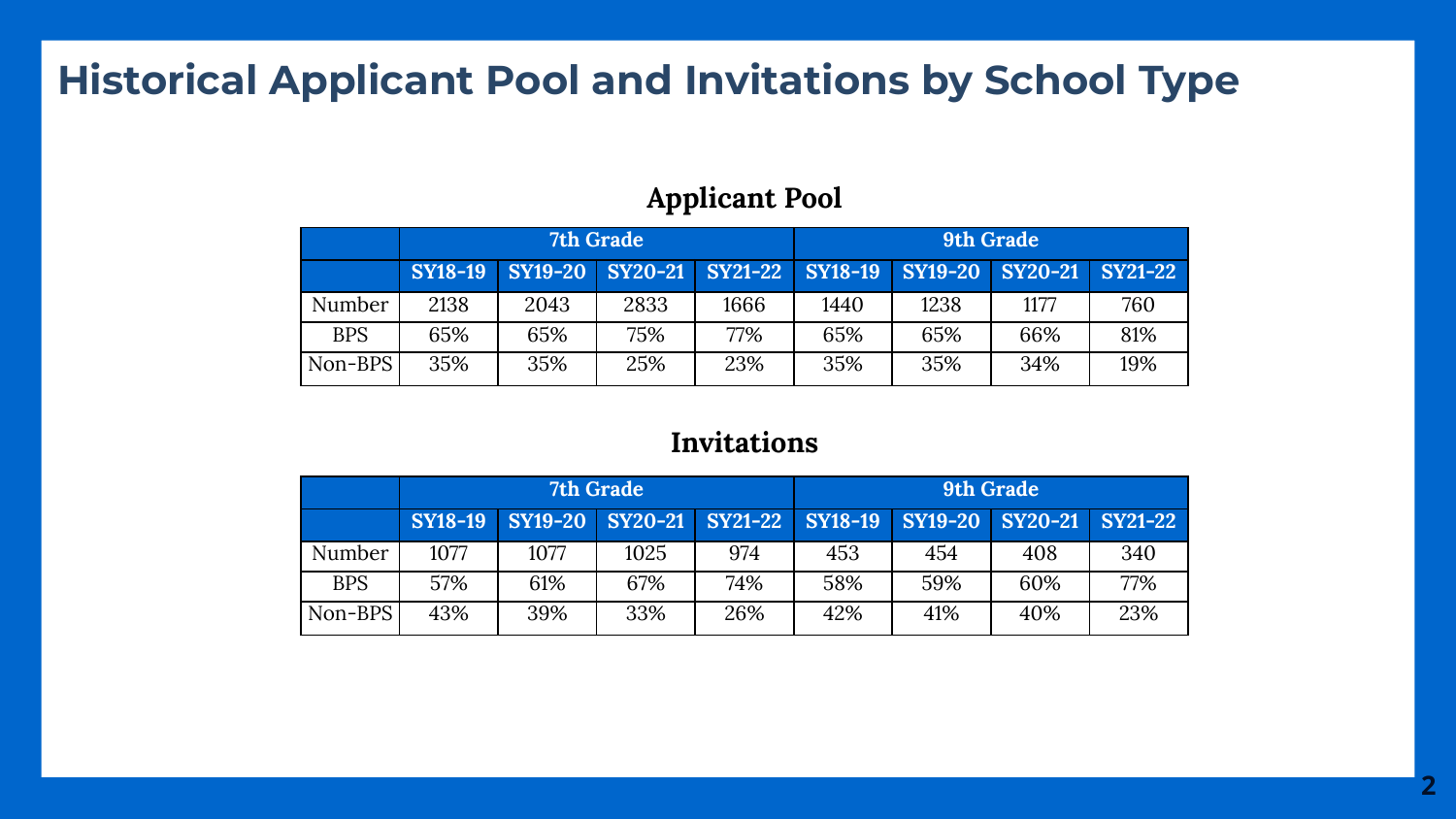**Invitations by Exam School**

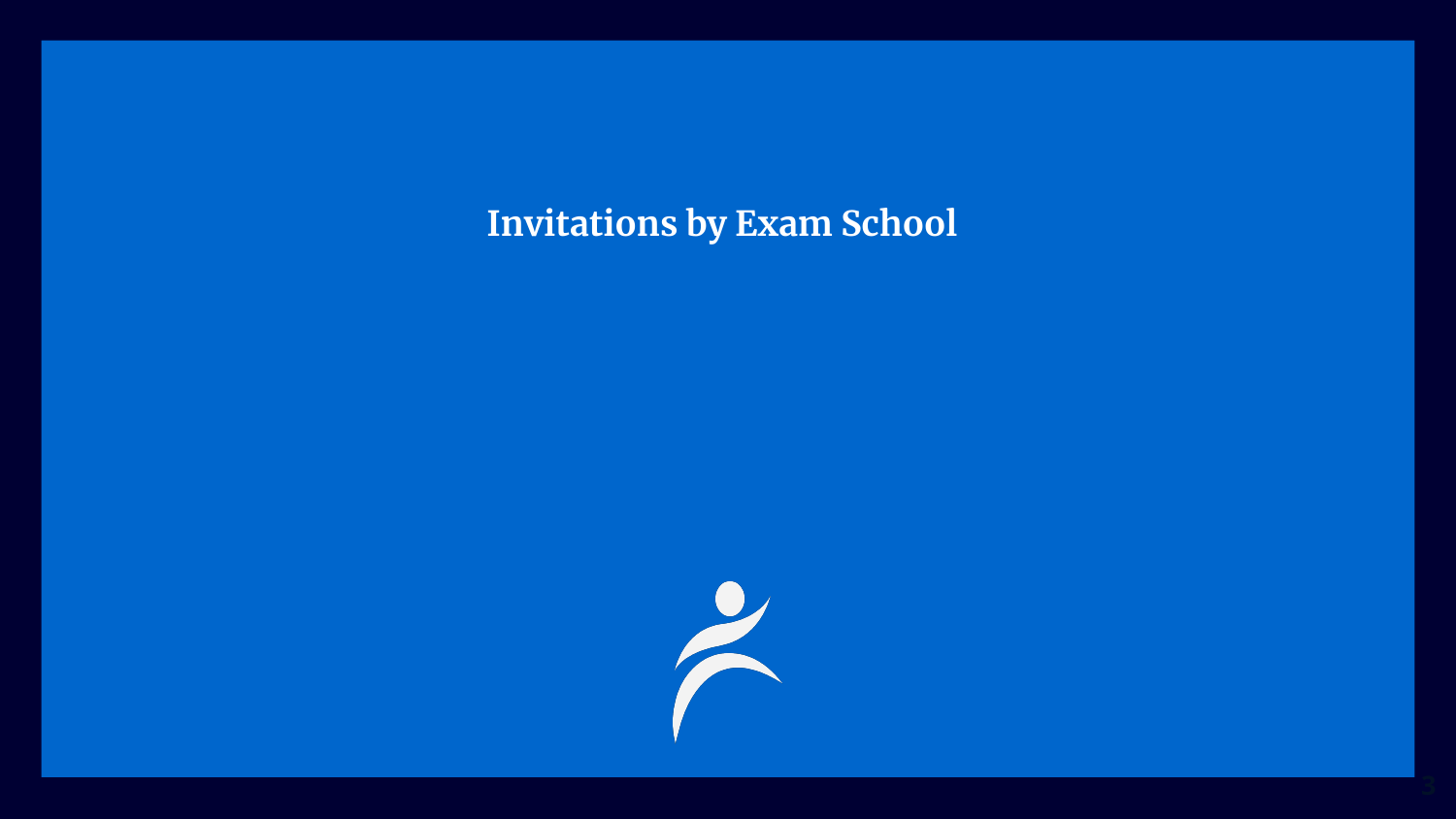# **7th Grade Invitations by School and Sending School**

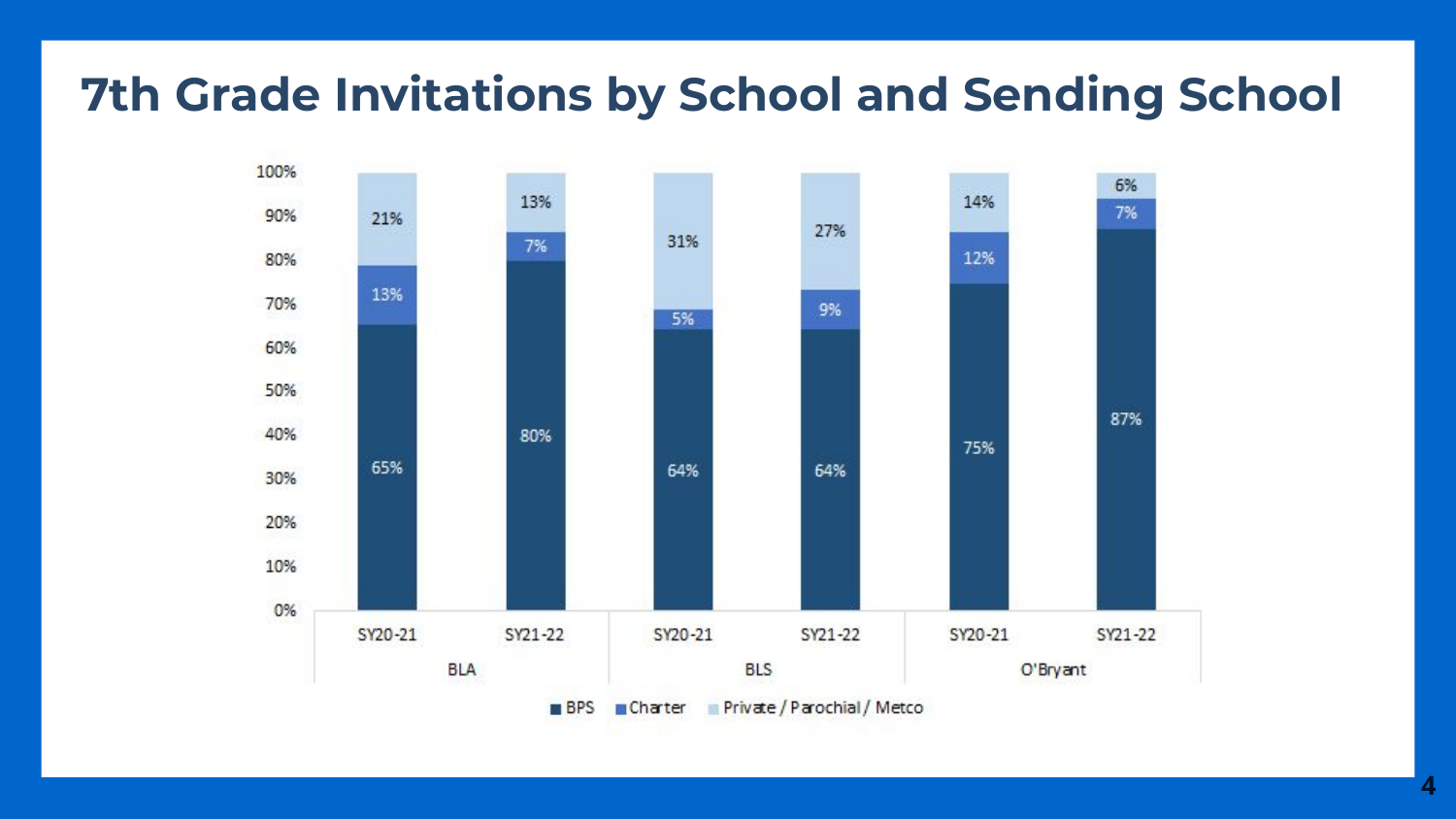# **9th Grade Invitations by School and Sending School**

![](_page_4_Figure_1.jpeg)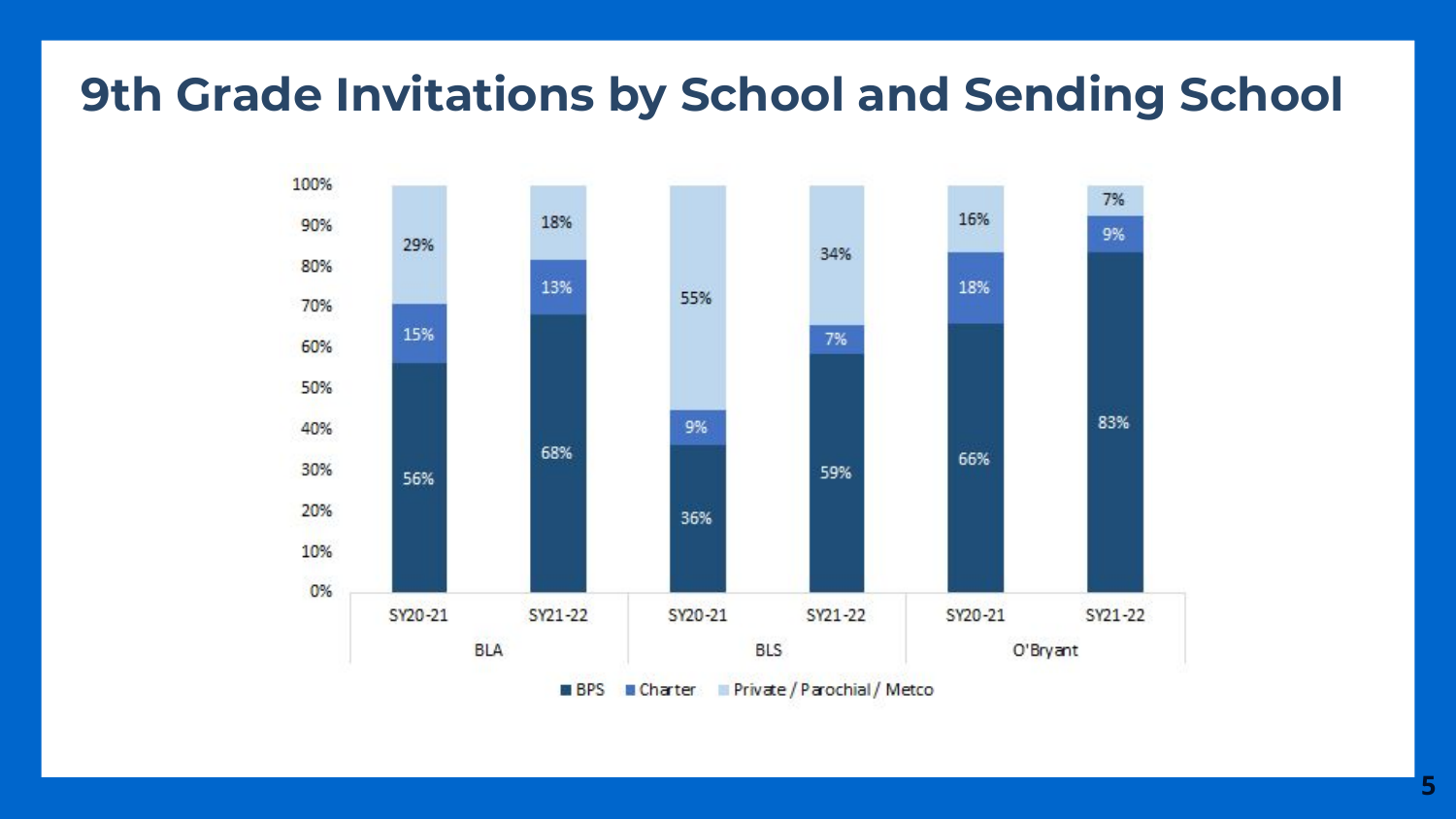## **7th Grade Invitations by School and Race**

![](_page_5_Figure_1.jpeg)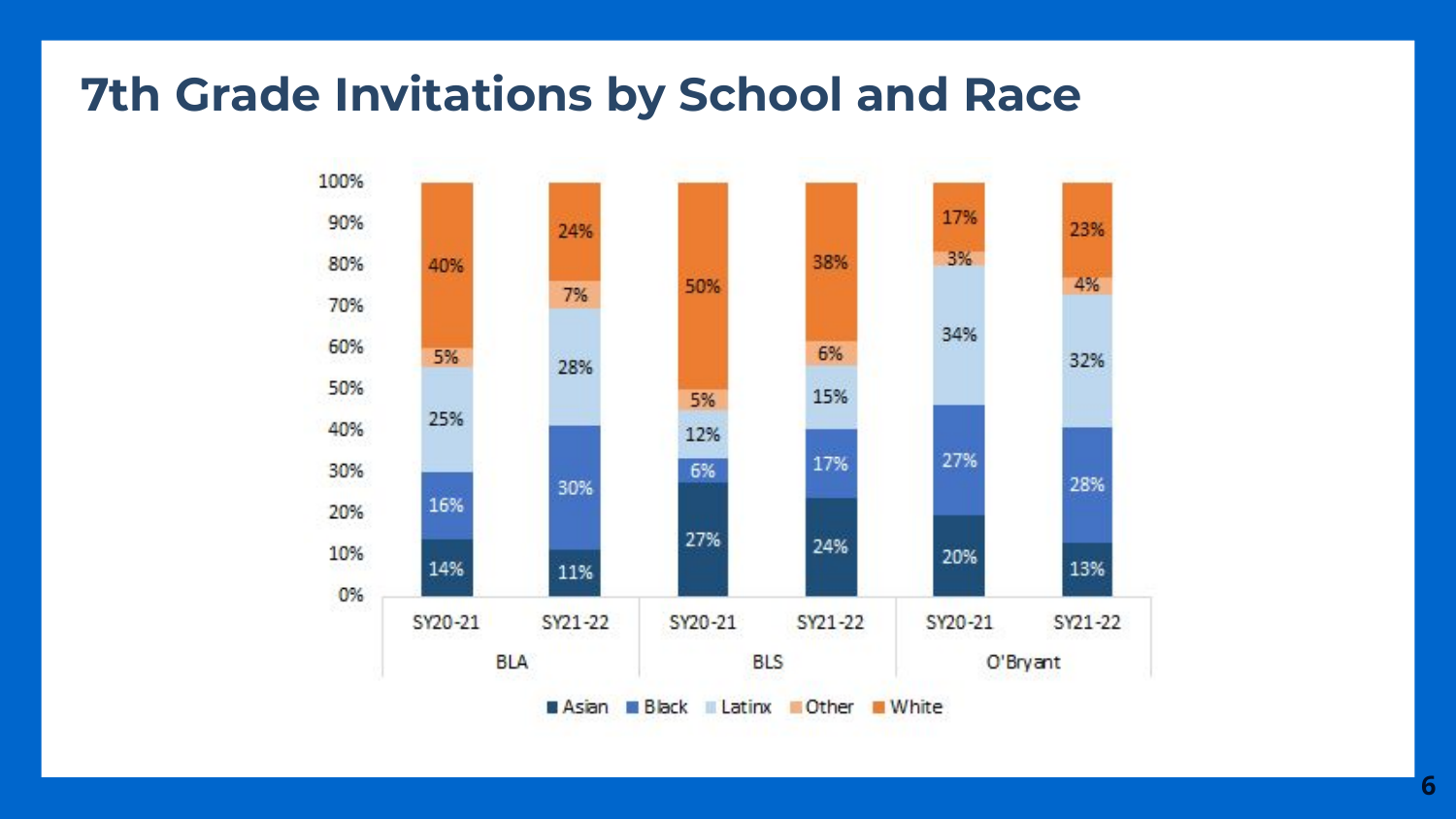## **9th Grade Invitations by School and Race**

![](_page_6_Figure_1.jpeg)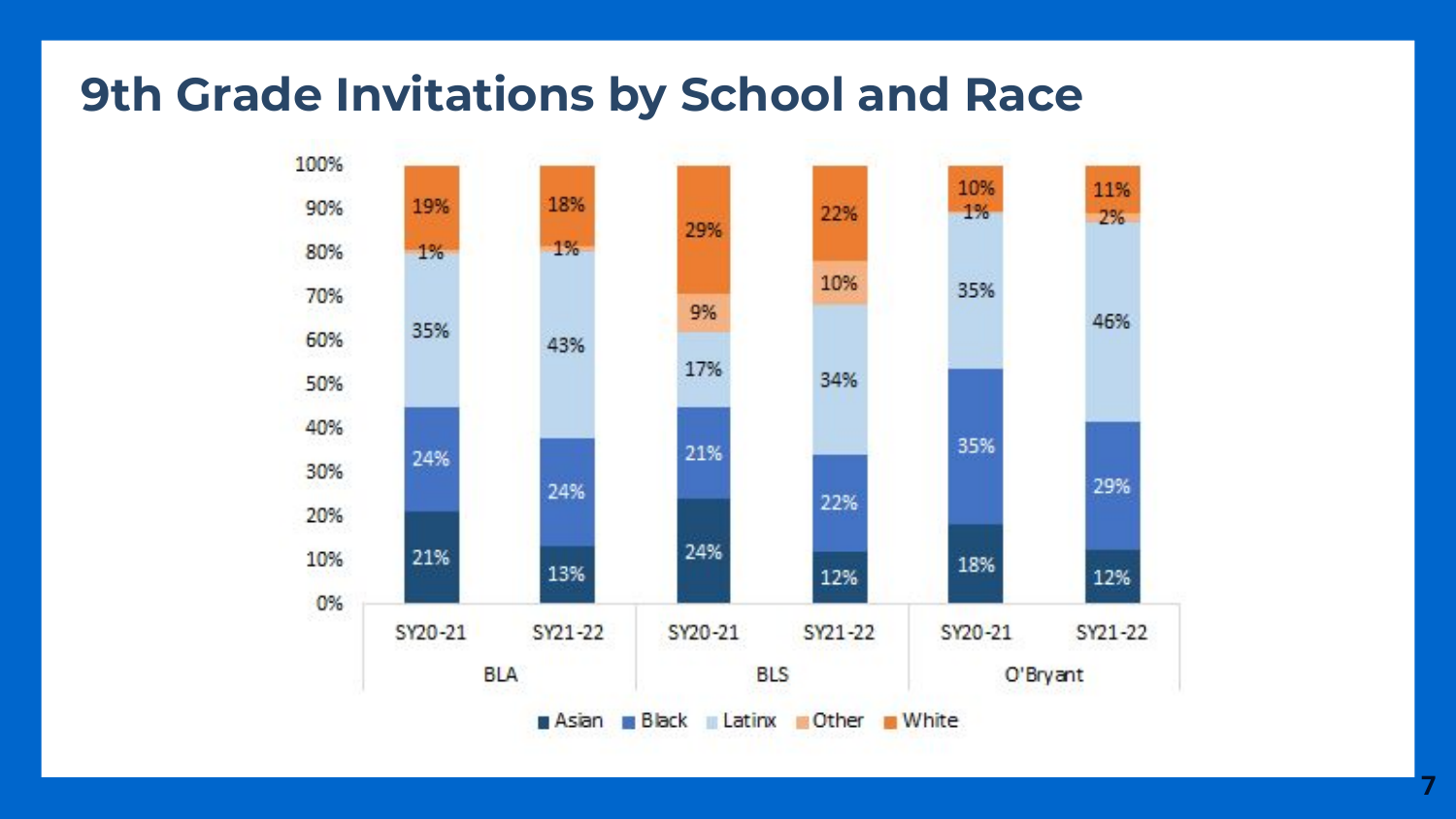#### **Invitations for the 20% and 80% Rounds**

![](_page_7_Picture_1.jpeg)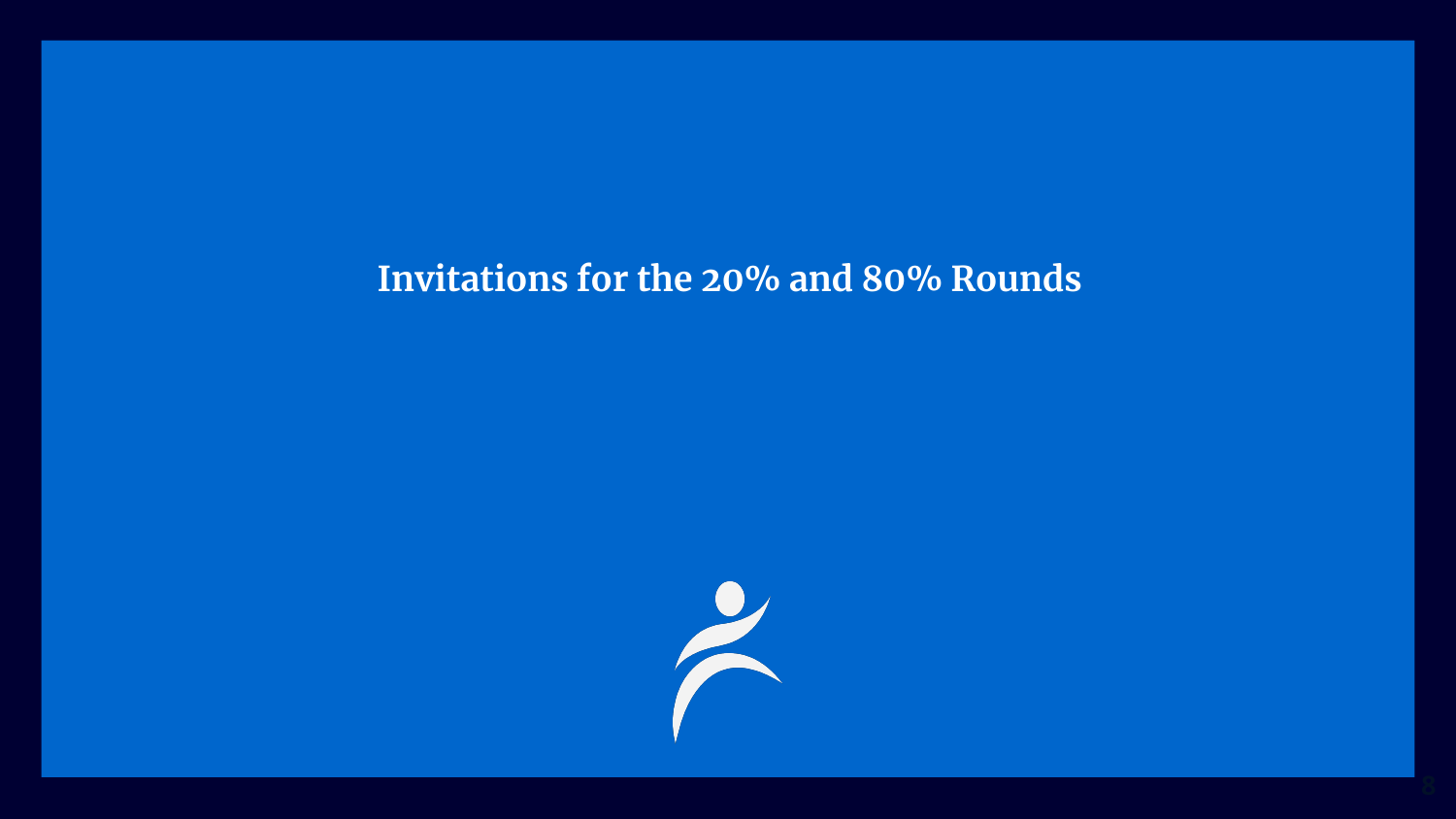## **Invitations Distributed in 20% and 80% by Sending School Type**

![](_page_8_Figure_1.jpeg)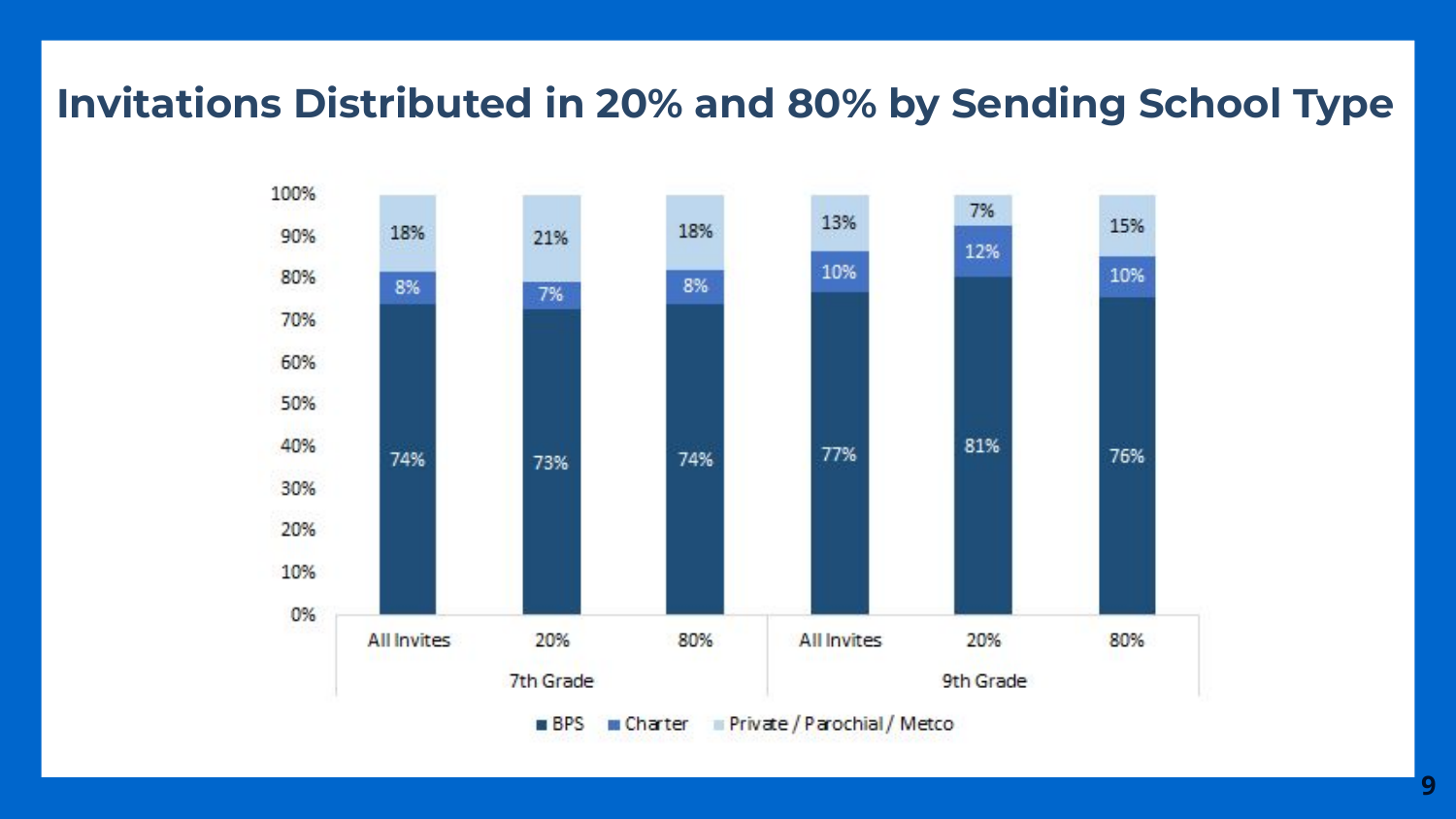# **Invitations Distributed in 20% and 80% by Race**

![](_page_9_Figure_1.jpeg)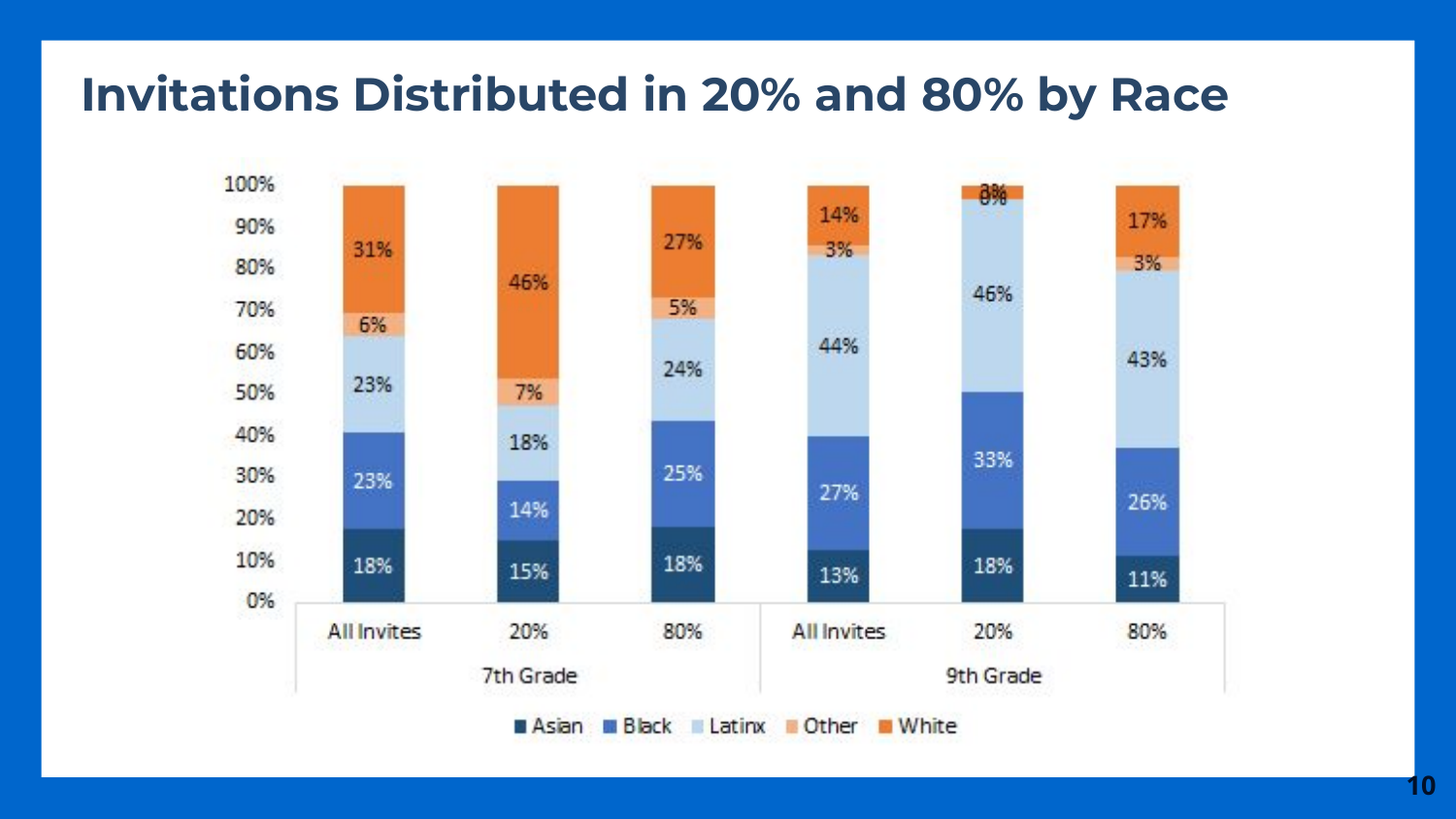## **7th Grade Invitations Distributed in 20% and 80% by Zip Code**

*Note: The zip code shown indicates the zip code that was used as part of the exam school invitation process. Zip Code 9999 is reserved for students experiencing homelessness or in DCF custody.*

| <b>Zip Code</b> | Neighborhood            | <b>All Invites</b> |                |                 | 20%              |                  | 80%     |  |
|-----------------|-------------------------|--------------------|----------------|-----------------|------------------|------------------|---------|--|
|                 |                         | <b>Number</b>      | <b>Percent</b> | <b>Number</b>   | <b>Percent</b>   | <b>Number</b>    | Percent |  |
| 2108            | <b>Beacon Hill</b>      | 6                  | 1%             | 3               | 2%               | 3                | 0%      |  |
| 2109            | Downtown                | $\overline{2}$     | 0%             | 1               | 1%               | 1                | 0%      |  |
| 2110            | Downtown                | $\mathbf{1}$       | 0%             | $\Omega$        | $\overline{0\%}$ | $\mathbf{1}$     | 0%      |  |
| 2111            | Chinatown               | 7                  | 1%             | $\mathbf{1}$    | 1%               | 6                | 1%      |  |
| 2113            | North End               | $\overline{c}$     | 0%             | $\mathbf{0}$    | 0%               | $\overline{2}$   | 0%      |  |
| 2114            | Beacon Hill / West End  | 7                  | 1%             | $\overline{2}$  | 1%               | 5                | 1%      |  |
| 2115            | Longwood/Fenway         | 10                 | 1%             | $\mathbf{0}$    | 0%               | 10               | 1%      |  |
| 2116            | <b>Back Bay</b>         | 13                 | 1%             | 3               | 2%               | 10               | 1%      |  |
| 2118            | South End               | $\overline{27}$    | 3%             | 3               | 2%               | $\overline{24}$  | 3%      |  |
| 2119            | Roxbury                 | 50                 | 5%             | $\overline{5}$  | 3%               | 45               | 6%      |  |
| 2120            | Roxbury                 | 11                 | 1%             | $\mathbf{0}$    | 0%               | 11               | 1%      |  |
| 2121            | Dorchester              | 67                 | 7%             | $\overline{7}$  | 4%               | 60               | 8%      |  |
| 2122            | Dorchester              | 48                 | 5%             | 14              | 7%               | $\overline{34}$  | 4%      |  |
| 2124            | Dorchester              | 109                | 11%            | $\overline{17}$ | 9%               | 92               | 12%     |  |
| 2125            | Dorchester              | 59                 | 6%             | 13              | 7%               | 46               | 6%      |  |
| 2126            | Mattapan                | 51                 | 5%             | 8               | 4%               | 43               | 6%      |  |
| 2127            | South Boston            | $\overline{35}$    | 4%             | 4               | 2%               | $\overline{31}$  | 4%      |  |
| 2128            | East Boston             | 75                 | 8%             | 9               | 5%               | 66               | 8%      |  |
| 2129            | Charlestown             | 35                 | 4%             | 13              | 7%               | 22               | 3%      |  |
| 2130            | Jamaica Plain           | $\overline{54}$    | 6%             | 16              | 8%               | 38               | 5%      |  |
| 2131            | Roslindale              | 67                 | 7%             | 19              | 10%              | 48               | 6%      |  |
| 2132            | West Roxbury            | 69                 | 7%             | 33              | 17%              | 36               | 5%      |  |
| 2134            | Allston                 | 11                 | 1%             | $\overline{c}$  | 1%               | 9                | 1%      |  |
| 2135            | Brighton                | 29                 | 3%             | $\mathbf{1}$    | 1%               | 28               | 4%      |  |
| 2136            | Hyde Park               | 67                 | 7%             | 9               | 5%               | 58               | 7%      |  |
| 2163            | Allston                 | $\mathbf{1}$       | 0%             | $\mathbf{0}$    | 0%               | $\mathbf{1}$     | 0%      |  |
| 2199            | <b>Back Bav</b>         | $\boldsymbol{0}$   | 0%             | $\mathbf{0}$    | 0%               | $\boldsymbol{0}$ | 0%      |  |
| 2210            | South Boston Waterfront | $\overline{2}$     | 0%             | 1               | 1%               | $\mathbf{1}$     | 0%      |  |
| 2215            | Fenway/Kenmore          | $\overline{2}$     | 0%             | $\mathbf{0}$    | 0%               | $\overline{2}$   | 0%      |  |
| 2467            | <b>Chestnut Hill</b>    | $\overline{4}$     | 0%             | $\overline{2}$  | 1%               | $\overline{2}$   | 0%      |  |
| 9999            | Homeless/DCF            | $\overline{53}$    | 5%             | 9               | 5%               | 44               | 6%      |  |
| Total           |                         | 974                | 100%           | 195             | 100%             | 779              | 100%    |  |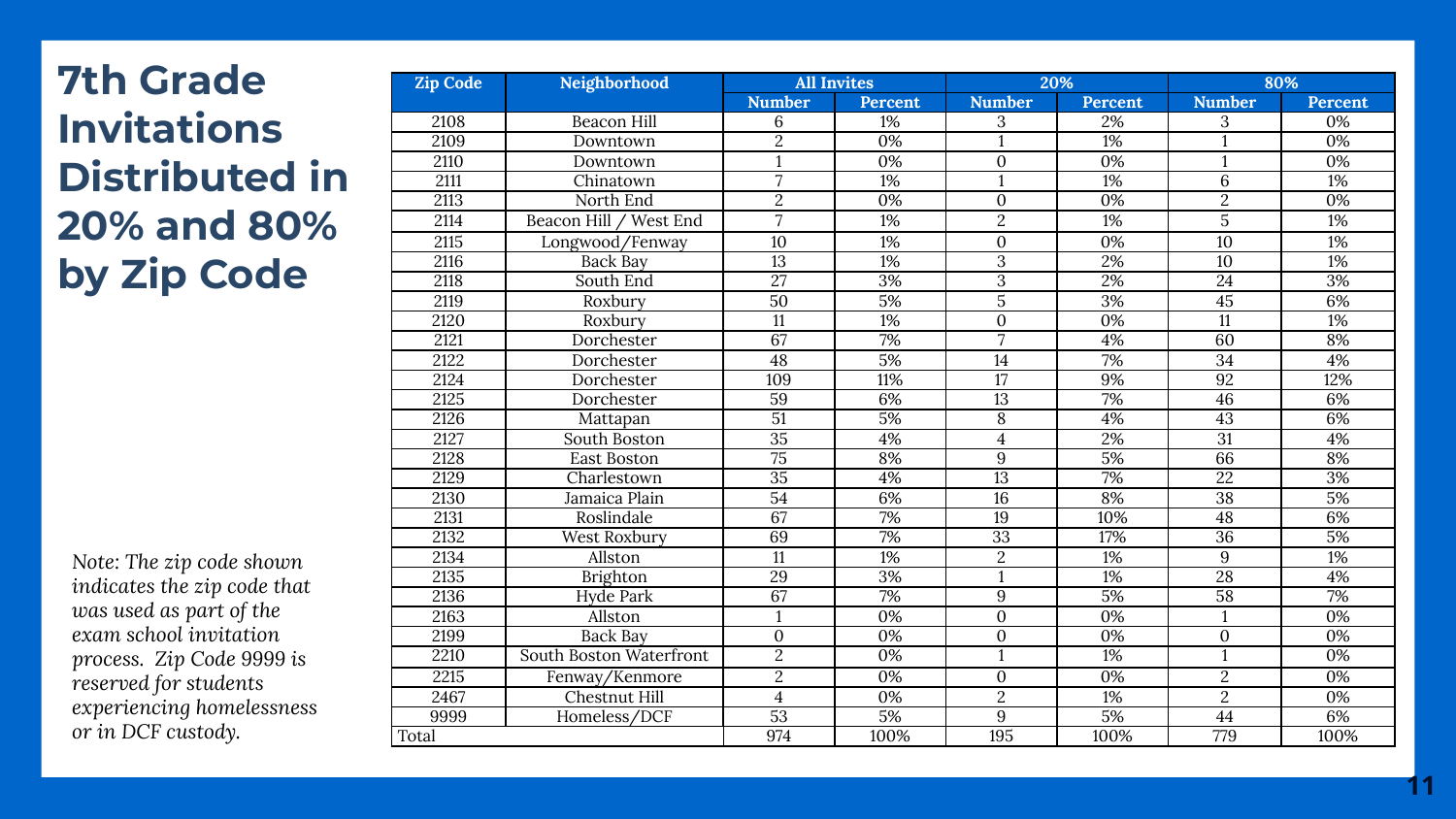## **9th Grade Invitations Distributed in 20% and 80% by Zip Code**

*Note: The zip code shown indicates the zip code that was used as part of the exam school invitation process. Zip Code 9999 is reserved for students experiencing homelessness or in DCF custody.*

| Zip Code | Neighborhood            | <b>All Invites</b> |                  | 20%                     |                  |                  | 80%              |
|----------|-------------------------|--------------------|------------------|-------------------------|------------------|------------------|------------------|
|          |                         | <b>Number</b>      | Percent          | <b>Number</b>           | Percent          | <b>Number</b>    | Percent          |
| 2108     | <b>Beacon Hill</b>      |                    | 0%               | $\mathbf{0}$            | 0%               | 1                | 0%               |
| 2109     | Downtown                | 1                  | 0%               | $\overline{0}$          | $\overline{0\%}$ | $\mathbf{1}$     | 0%               |
| 2110     | Downtown                | $\mathbf{1}$       | $\overline{0\%}$ | $\mathbf{0}$            | $\overline{0\%}$ | $\mathbf{1}$     | 0%               |
| 2111     | Chinatown               | $\overline{2}$     | 1%               | $\Omega$                | $\overline{0\%}$ | $\overline{2}$   | 1%               |
| 2113     | North End               | $\mathbf{1}$       | $\overline{0\%}$ | $\mathbf{0}$            | $\overline{0\%}$ | $\overline{1}$   | $\overline{0\%}$ |
| 2114     | Beacon Hill / West End  | $\overline{2}$     | $\overline{1\%}$ | $\mathbf{0}$            | $\overline{0\%}$ | $\overline{2}$   | 1%               |
| 2115     | Longwood/Fenway         | $\overline{5}$     | $\overline{1\%}$ | 1                       | $\overline{1\%}$ | $\overline{4}$   | 1%               |
| 2116     | <b>Back Bay</b>         | $\overline{4}$     | 1%               | $\overline{2}$          | 3%               | $\overline{2}$   | 1%               |
| 2118     | South End               | $\overline{11}$    | 3%               | $\overline{3}$          | $\overline{4\%}$ | $\overline{8}$   | 3%               |
| 2119     | Roxbury                 | 20                 | 6%               | 5                       | 7%               | 15               | 5%               |
| 2120     | Roxbury                 | $\overline{4}$     | 1%               | $\mathbf{0}$            | 0%               | $\overline{4}$   | 1%               |
| 2121     | Dorchester              | 23                 | 7%               | $\overline{2}$          | 3%               | 21               | 8%               |
| 2122     | Dorchester              | 20                 | 6%               | 8                       | 12%              | $\overline{12}$  | 4%               |
| 2124     | Dorchester              | 42                 | 12%              | 10                      | 15%              | 32               | 12%              |
| 2125     | Dorchester              | $\overline{20}$    | 6%               | $\overline{4}$          | 6%               | $\overline{16}$  | 6%               |
| 2126     | Mattapan                | $\overline{27}$    | 8%               | 11                      | 16%              | 16               | 6%               |
| 2127     | South Boston            | $\overline{12}$    | 4%               | $\mathbf{1}$            | 1%               | $\overline{11}$  | 4%               |
| 2128     | <b>East Boston</b>      | 28                 | 8%               | $\overline{5}$          | 7%               | 23               | 8%               |
| 2129     | Charlestown             | 9                  | 3%               | 1                       | $\overline{1\%}$ | 8                | 3%               |
| 2130     | Jamaica Plain           | $\overline{17}$    | 5%               | $\overline{4}$          | 6%               | $\overline{13}$  | 5%               |
| 2131     | Roslindale              | 18                 | 5%               | $\overline{2}$          | 3%               | 16               | 6%               |
| 2132     | West Roxbury            | $\overline{12}$    | 4%               | $\mathbf{0}$            | 0%               | $\overline{12}$  | 4%               |
| 2134     | Allston                 | $\overline{4}$     | 1%               | 1                       | 1%               | 3                | 1%               |
| 2135     | Brighton                | 10                 | 3%               | 1                       | 1%               | 9                | 3%               |
| 2136     | <b>Hyde Park</b>        | 24                 | 7%               | $\overline{\mathbf{4}}$ | 6%               | $\overline{20}$  | 7%               |
| 2163     | Allston                 | $\mathbf{0}$       | 0%               | $\mathbf{0}$            | $0\%$            | $\mathbf{0}$     | 0%               |
| 2199     | <b>Back Bay</b>         | $\Omega$           | 0%               | $\mathbf{0}$            | 0%               | $\boldsymbol{0}$ | 0%               |
| 2210     | South Boston Waterfront | 1                  | 0%               | $\mathbf{0}$            | 0%               | $\overline{1}$   | 0%               |
| 2215     | Fenway/Kenmore          | $\mathbf{1}$       | 0%               | $\mathbf{0}$            | 0%               | $\mathbf{1}$     | 0%               |
| 2467     | <b>Chestnut Hill</b>    | $\Omega$           | $\overline{0\%}$ | $\mathbf{0}$            | $0\%$            | $\mathbf{0}$     | 0%               |
| 9999     | Homeless/DCF            | $\overline{20}$    | 6%               | $\overline{2}$          | 3%               | $\overline{18}$  | 7%               |
| Total    |                         | $\overline{340}$   | 100%             | 67                      | 100%             | $\overline{273}$ | 100%             |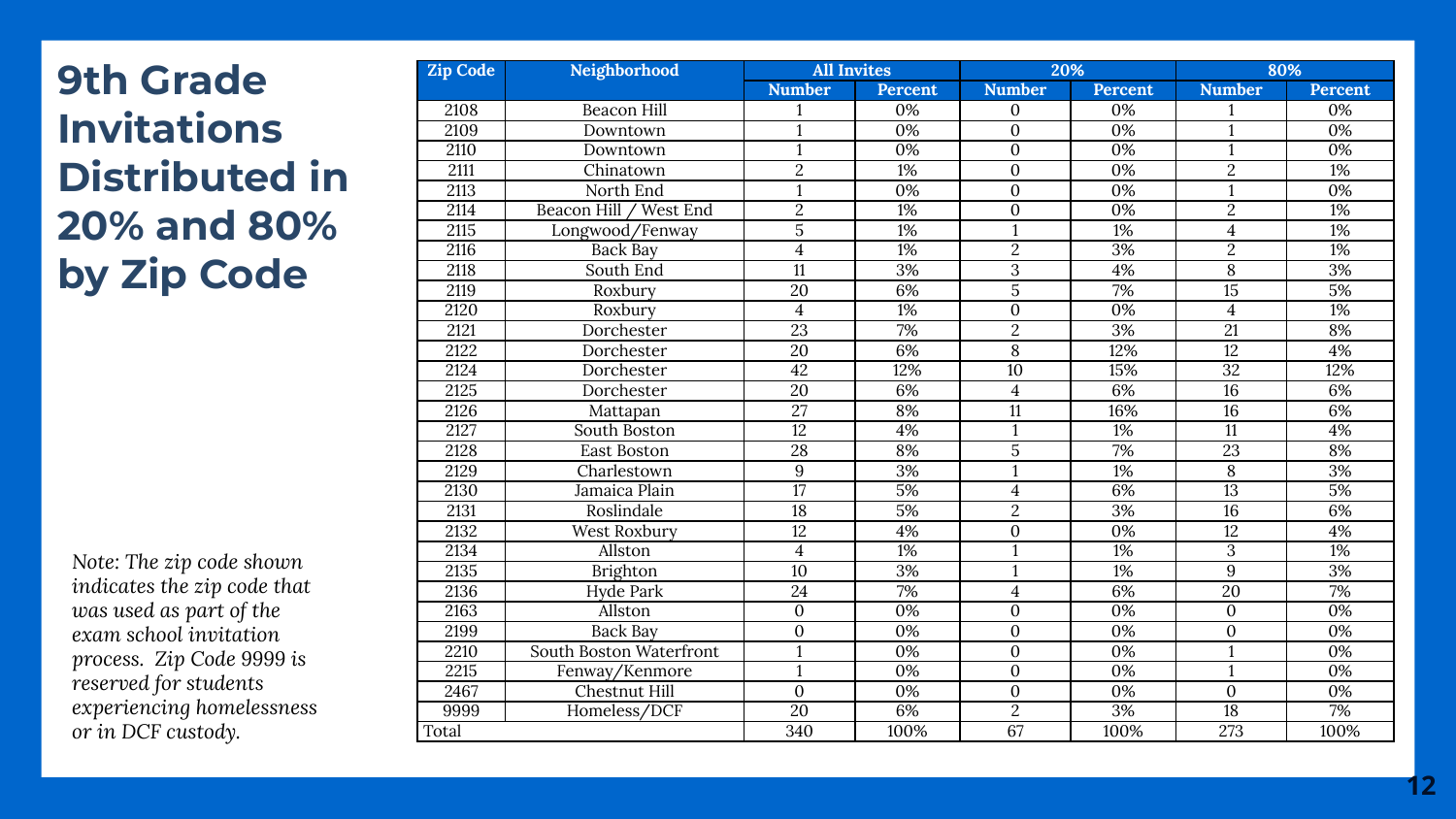## **Invitations by Zip Code**

![](_page_12_Picture_1.jpeg)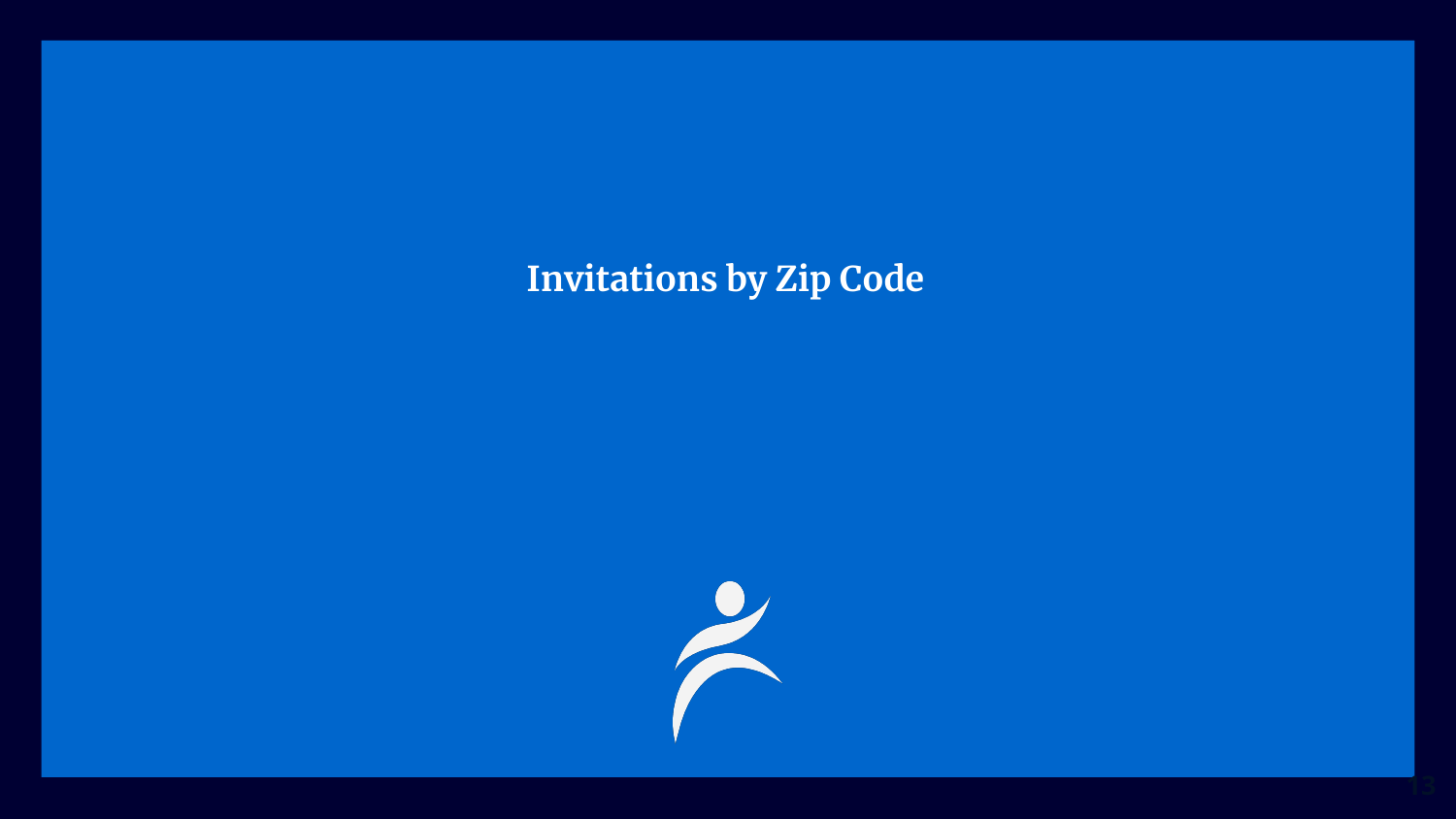## **7th Grade Invitations Distributed in SY20-21 and SY21-22 by Zip Code**

*Note: The zip code shown indicates the zip code that was used as part of the exam school invitation process. Zip Code 9999 is reserved for students experiencing homelessness or in DCF custody. This zip code was not used in SY20-21. Students experiencing homelessness outside of Boston not included in SY20-21 numbers.*

| Zip  |                                | <b>Median Family</b>               | <b>SY20-21</b>      |                  | <b>SY21-22</b>  |                  |
|------|--------------------------------|------------------------------------|---------------------|------------------|-----------------|------------------|
| Code | Neighborhood                   | Income (with<br>children under 18) | <b>Number</b>       | Percent          | <b>Number</b>   | Percent          |
| 2108 | <b>Beacon Hill</b>             | \$245,781                          |                     | 0%               | 6               | 1%               |
| 2109 | Downtown                       | \$226,518                          | 7                   | $1\%$            | $\overline{2}$  | $\overline{0\%}$ |
| 2110 | Downtown                       | \$191,099                          | 7                   | $1\%$            | $\mathbf{1}$    | $\overline{0\%}$ |
| 2111 | Chinatown                      | \$38,846                           | $\overline{24}$     | 2%               | $\overline{7}$  | 1%               |
| 2113 | North End                      | \$167,566                          | 7                   | 1%               | $\overline{2}$  | 0%               |
| 2114 | Beacon Hill / West End         | \$191,131                          | 19                  | 2%               | 7               | 1%               |
| 2115 | Longwood/Fenway                | \$26,958                           | 14                  | 1%               | 10              | 1%               |
| 2116 | <b>Back Bay</b>                | \$206,054                          | $\overline{27}$     | 3%               | $\overline{13}$ | $1\%$            |
| 2118 | South End                      | \$51,000                           | $\overline{36}$     | 4%               | $\overline{27}$ | 3%               |
| 2119 | Roxbury                        | \$29,568                           | $\overline{27}$     | 3%               | 50              | 5%               |
| 2120 | Roxbury                        | \$34,981                           | 16                  | 2%               | 11              | $1\%$            |
| 2121 | Dorchester                     | \$28,964                           | $\overline{27}$     | 3%               | 67              | 7%               |
| 2122 | Dorchester                     | \$51,354                           | 62                  | 6%               | 48              | 5%               |
| 2124 | Dorchester                     | \$45,906                           | 84                  | 8%               | 109             | 11%              |
| 2125 | Dorchester                     | \$53,828                           | 47                  | 5%               | 59              | 6%               |
| 2126 | Mattapan                       | \$50,011                           | $\overline{20}$     | 2%               | $\overline{51}$ | 5%               |
| 2127 | South Boston                   | \$61,524                           | $\overline{34}$     | 3%               | $\overline{35}$ | 4%               |
| 2128 | <b>East Boston</b>             | \$40,313                           | 57                  | 6%               | $\overline{75}$ | 8%               |
| 2129 | Charlestown                    | \$150,000                          | $\overline{56}$     | 5%               | 35              | 4%               |
| 2130 | Jamaica Plain                  | \$105,750                          | $\overline{77}$     | 8%               | $\overline{54}$ | 6%               |
| 2131 | Roslindale                     | \$84,670                           | 94                  | 9%               | 67              | 7%               |
| 2132 | West Roxbury                   | \$138,800                          | 133                 | 13%              | 69              | 7%               |
| 2134 | Allston                        | \$62,132                           | $\overline{17}$     | 2%               | $\overline{11}$ | $\overline{1\%}$ |
| 2135 | Brighton                       | \$98,013                           | $\overline{52}$     | 5%               | 29              | 3%               |
| 2136 | Hyde Park                      | \$58,453                           | 67                  | 7%               | 67              | 7%               |
| 2163 | Allston                        | \$63,333                           | $\mathbf{0}$        | $\overline{0\%}$ | $\mathbf{1}$    | $\overline{0\%}$ |
| 2199 | <b>Back Bav</b>                | \$91,125                           | $\mathbf{0}$        | $\overline{0\%}$ | $\mathbf{0}$    | $\overline{0\%}$ |
| 2210 | <b>South Boston Waterfront</b> | \$213,068                          | $\overline{2}$      | $\overline{0\%}$ | $\overline{2}$  | 0%               |
| 2215 | Fenway/Kenmore                 | \$78,487                           | $\overline{8}$      | $1\%$            | $\overline{2}$  | 0%               |
| 2467 | <b>Chestnut Hill</b>           | \$195,539                          | 3                   | 0%               | $\overline{4}$  | $\overline{0\%}$ |
| 9999 | Homeless/DCF                   | $**$                               | Not used in SY20-21 |                  | $\overline{53}$ | 5%               |
|      | <b>Total</b>                   |                                    | 1025                | 100%             | 974             | 100%             |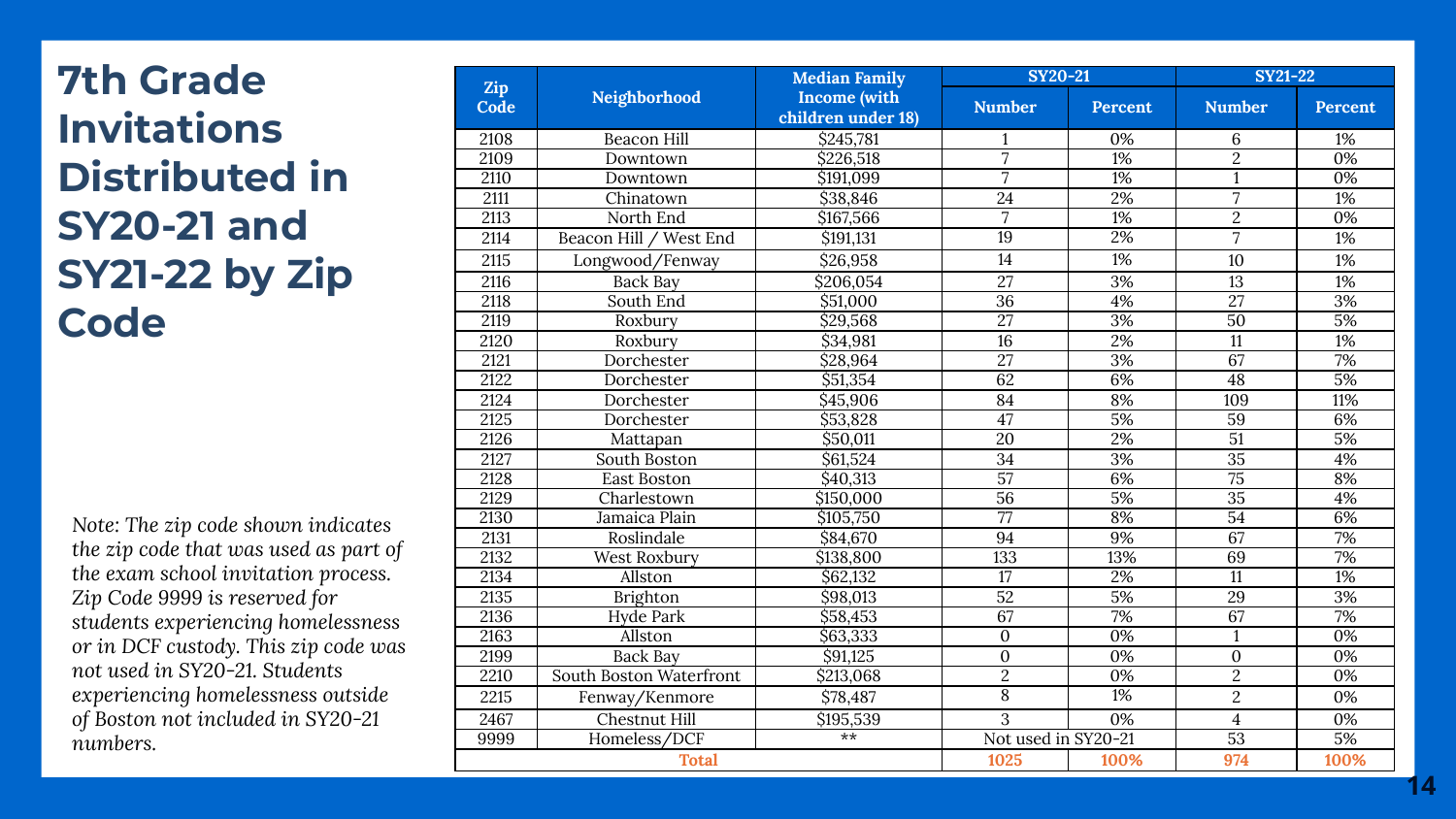## **9th Grade Invitations Distributed in SY20-21 and SY21-22 by Zip Code**

*Note: The zip code shown indicates the zip code that was used as part of the exam school invitation process. Zip Code 9999 is reserved for students experiencing homelessness or in DCF custody. This zip code was not used in SY20-21. Students experiencing homelessness outside of Boston not included in SY20-21 numbers.*

|                 |                         | <b>Median Family Income</b> | $SY20-21$       |                     | <b>SY21-22</b>          |                  |
|-----------------|-------------------------|-----------------------------|-----------------|---------------------|-------------------------|------------------|
| <b>Zip Code</b> | Neighborhood            | (with children under 18)    | <b>Number</b>   | Percent             | <b>Number</b>           | Percent          |
| 2108            | <b>Beacon Hill</b>      | \$245,781                   | 0               | 0%                  |                         | 0%               |
| 2109            | Downtown                | \$226,518                   | 1               | 0%                  | $\mathbf{1}$            | 0%               |
| 2110            | Downtown                | \$191,099                   | $\Omega$        | 0%                  | $\mathbf{1}$            | 0%               |
| 2111            | Chinatown               | \$38,846                    | 9               | 2%                  | $\overline{2}$          | 1%               |
| 2113            | North End               | $\overline{$}3167,566$      | $\overline{2}$  | $\overline{0\%}$    | $\mathbf{1}$            | $\overline{0\%}$ |
| 2114            | Beacon Hill / West End  | \$191,131                   | 3               | 1%                  | $\overline{2}$          | 1%               |
| 2115            | Longwood/Fenway         | \$26,958                    | $\overline{11}$ | 3%                  | $\overline{5}$          | 1%               |
| 2116            | Back Bay                | \$206,054                   | 8               | 2%                  | $\overline{\mathbf{4}}$ | 1%               |
| 2118            | South End               | \$51,000                    | 11              | 3%                  | 11                      | 3%               |
| 2119            | Roxbury                 | \$29.568                    | $\overline{25}$ | 6%                  | 20                      | 6%               |
| 2120            | Roxbury                 | 334,981                     | $\overline{13}$ | 3%                  | $\overline{\mathbf{4}}$ | 1%               |
| 2121            | Dorchester              | \$28,964                    | $\overline{22}$ | 5%                  | $\overline{23}$         | 7%               |
| 2122            | Dorchester              | \$51,354                    | $\overline{32}$ | 8%                  | $\overline{20}$         | 6%               |
| 2124            | Dorchester              | \$45,906                    | $\overline{43}$ | 11%                 | $\overline{42}$         | 12%              |
| 2125            | Dorchester              | 553,828                     | $\overline{32}$ | 8%                  | 20                      | 6%               |
| 2126            | Mattapan                | \$50,011                    | 17              | 4%                  | 27                      | 8%               |
| 2127            | South Boston            | \$61,524                    | 11              | 3%                  | $\overline{12}$         | 4%               |
| 2128            | East Boston             | \$40,313                    | 21              | 5%                  | 28                      | 8%               |
| 2129            | Charlestown             | \$150,000                   | 14              | 3%                  | 9                       | 3%               |
| 2130            | Jamaica Plain           | \$105,750                   | $\overline{20}$ | 5%                  | $\overline{17}$         | 5%               |
| 2131            | Roslindale              | \$84,670                    | $\overline{25}$ | 6%                  | $\overline{18}$         | 5%               |
| 2132            | West Roxbury            | \$138,800                   | $\overline{22}$ | 5%                  | 12                      | 4%               |
| 2134            | Allston                 | \$62,132                    | 10              | 2%                  | $\overline{\mathbf{4}}$ | 1%               |
| 2135            | Brighton                | \$98,013                    | $\overline{17}$ | 4%                  | $\overline{10}$         | 3%               |
| 2136            | Hyde Park               | \$58,453                    | $\overline{35}$ | 9%                  | 24                      | 7%               |
| 2163            | Allston                 | \$63,333                    | $\mathbf{0}$    | 0%                  | $\mathbf{0}$            | 0%               |
| 2199            | <b>Back Bay</b>         | \$91,125                    | $\mathbf{0}$    | 0%                  | $\mathbf{0}$            | 0%               |
| 2210            | South Boston Waterfront | \$213,068                   | $\mathbf{0}$    | 0%                  | $\mathbf{1}$            | 0%               |
| 2215            | Fenway/Kenmore          | \$78,487                    | 1               | 0%                  | $\mathbf{1}$            | 0%               |
| 2467            | <b>Chestnut Hill</b>    | \$195,539                   |                 | 0%                  | $\theta$                | 0%               |
| 9999            | Homeless/DCF            | $**$                        |                 | Not used in SY20-21 | $\overline{20}$         | 6%               |
|                 | <b>Total</b>            |                             | 406             | 100%                | 340                     | 100%             |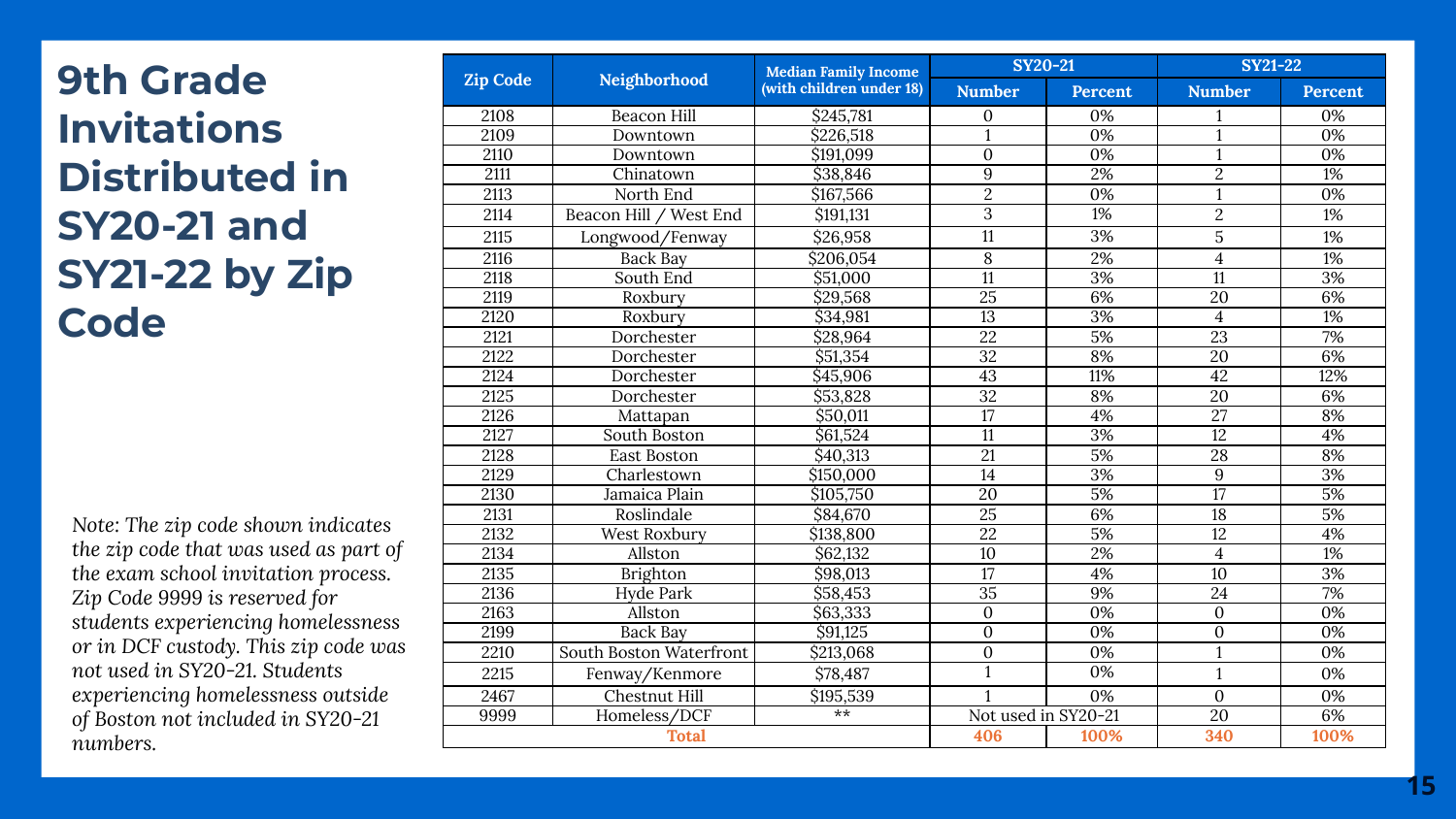## **English Learners and Students with Disabilities**

![](_page_15_Picture_1.jpeg)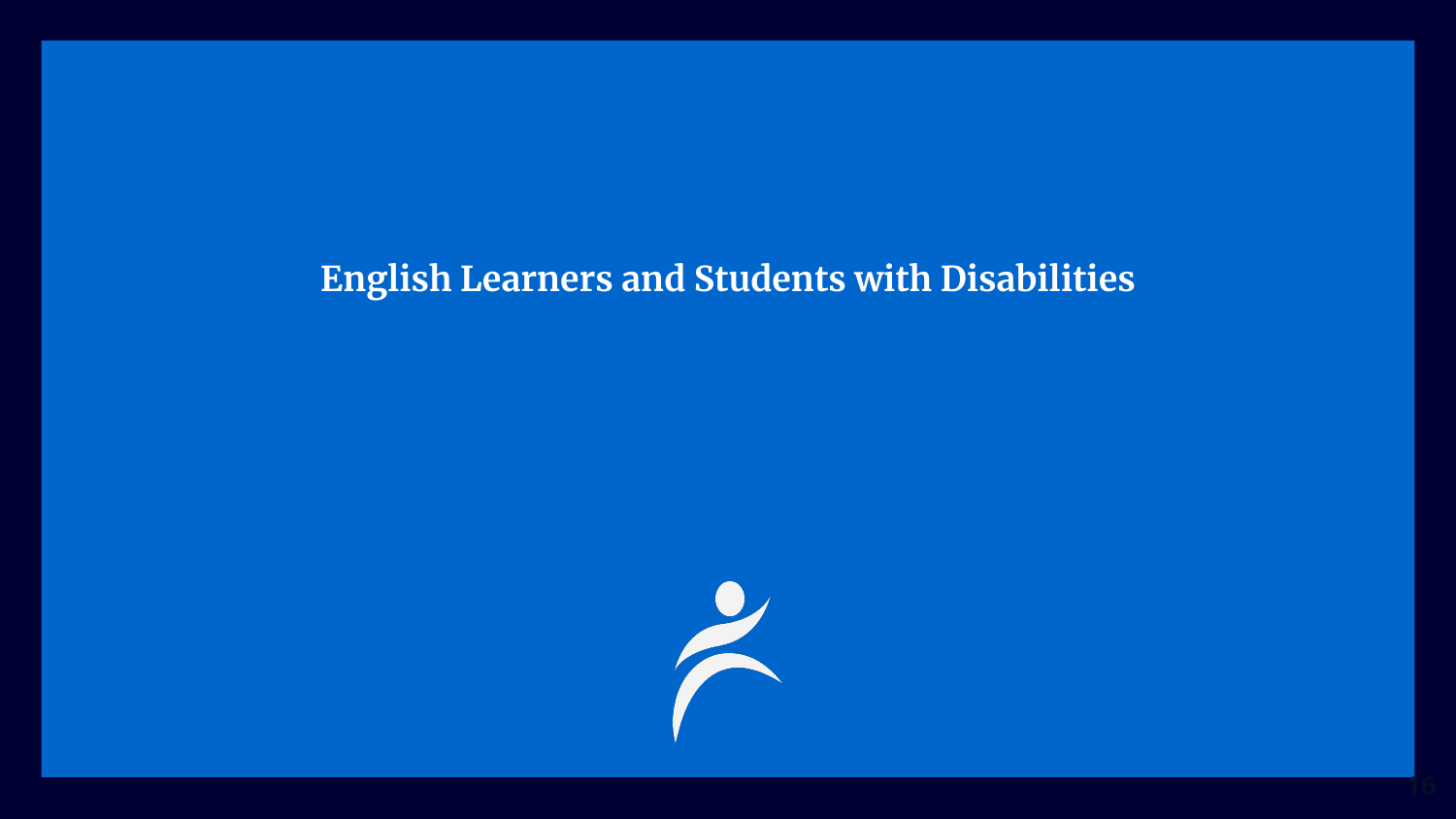## **Invitations for English Learners by ELD Level**

| Grade 7 - Invited Students by ELD Level - All Schools |                                                             |    |      |      |  |  |  |
|-------------------------------------------------------|-------------------------------------------------------------|----|------|------|--|--|--|
| <b>ELD Level</b>                                      | $SY2021 - %$ $SY2122 - %$<br><b>SY2122</b><br><b>SY2021</b> |    |      |      |  |  |  |
|                                                       |                                                             |    | 0%   | 3%   |  |  |  |
|                                                       |                                                             |    | 0%   | 6%   |  |  |  |
| 2                                                     |                                                             |    | 8%   | 7%   |  |  |  |
|                                                       |                                                             | 45 | 8%   | 67%  |  |  |  |
|                                                       |                                                             | 11 | 85%  | 16%  |  |  |  |
| Total                                                 | 13                                                          |    | 100% | 100% |  |  |  |

| Grade 9 - Invited Students by ELD Level - All Schools |               |               |                       |      |  |  |  |
|-------------------------------------------------------|---------------|---------------|-----------------------|------|--|--|--|
| <b>ELD Level</b>                                      | <b>SY2021</b> | <b>SY2122</b> | SY2021 - % SY2122 - % |      |  |  |  |
|                                                       |               |               | 7%                    | 5%   |  |  |  |
| 2                                                     |               |               | 4%                    | 12%  |  |  |  |
| 3                                                     |               |               | 18%                   | 19%  |  |  |  |
|                                                       | 14            | 15            | 50%                   | 36%  |  |  |  |
|                                                       |               | 12.           | 21%                   | 29%  |  |  |  |
| Total                                                 | 28            | 42.           | 100%                  | 100% |  |  |  |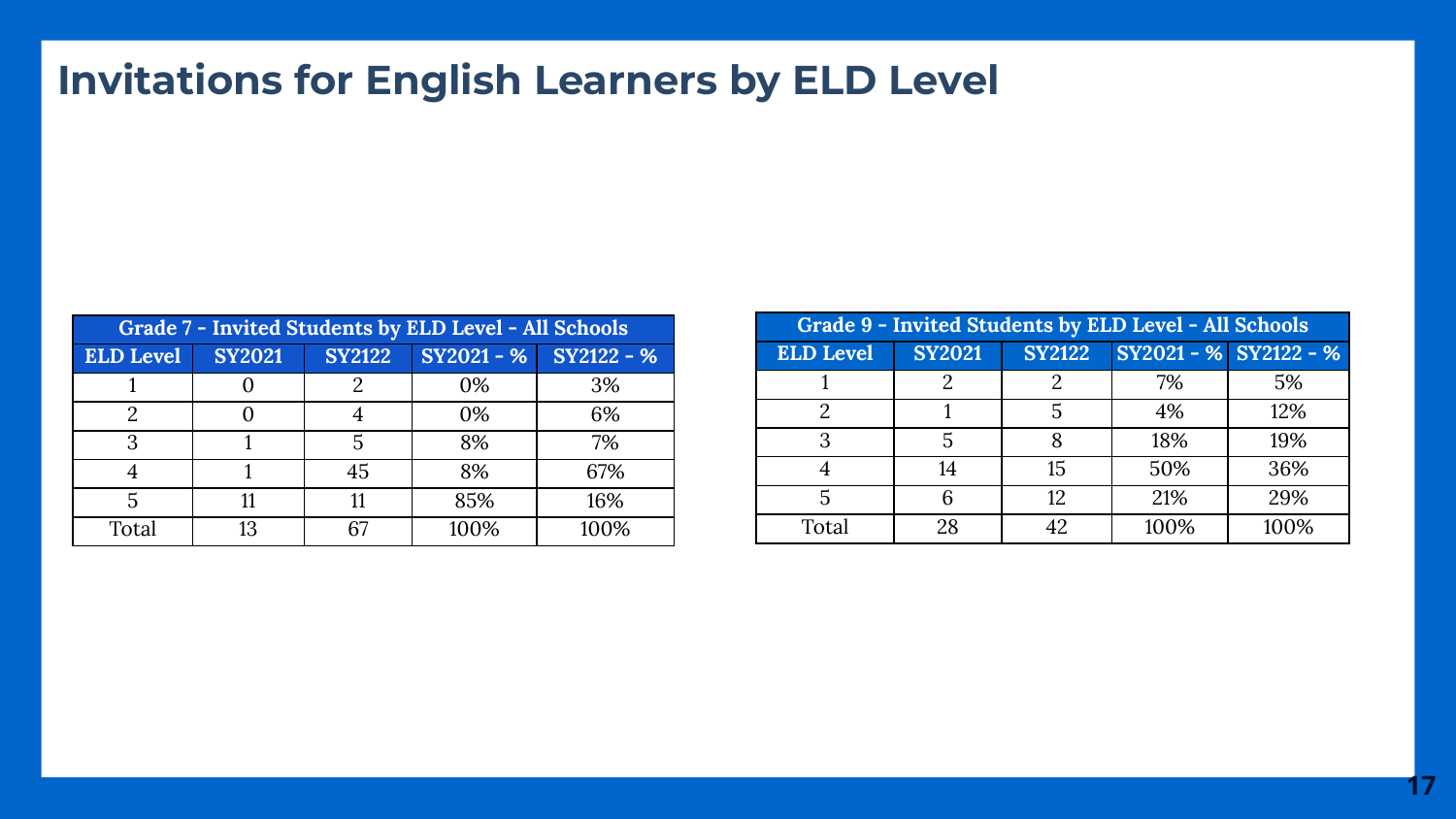## **Invitations for Students with Disabilities by Setting**

| Grade 7 - Invited Students by Setting - All Schools |               |               |              |            |  |  |  |
|-----------------------------------------------------|---------------|---------------|--------------|------------|--|--|--|
| <b>Setting</b>                                      | <b>SY2021</b> | <b>SY2122</b> | $SY2021 - %$ | SY2122 - % |  |  |  |
| Substantially<br>Separate                           |               |               | $0\%$        | 9%         |  |  |  |
| Inclusion                                           |               | 16            | 27%          | 37%        |  |  |  |
| Resource /<br><b>Related Services</b>               | 19            | 23            | 73%          | 53%        |  |  |  |
| Total                                               | 26            |               | 100%         | 100%       |  |  |  |

| Grade 9 - Invited Students by Setting - All Schools |               |               |                       |      |  |  |  |
|-----------------------------------------------------|---------------|---------------|-----------------------|------|--|--|--|
| <b>Setting</b>                                      | <b>SY2021</b> | <b>SY2122</b> | SY2021 - % SY2122 - % |      |  |  |  |
| Substantially<br>Separate                           |               |               | $0\%$                 | 22%  |  |  |  |
| Inclusion                                           |               |               | $0\%$                 | 17%  |  |  |  |
| Resource /<br><b>Related Services</b>               |               | 14            | 100%                  | 61%  |  |  |  |
| Total                                               |               | 23            | 100%                  | 100% |  |  |  |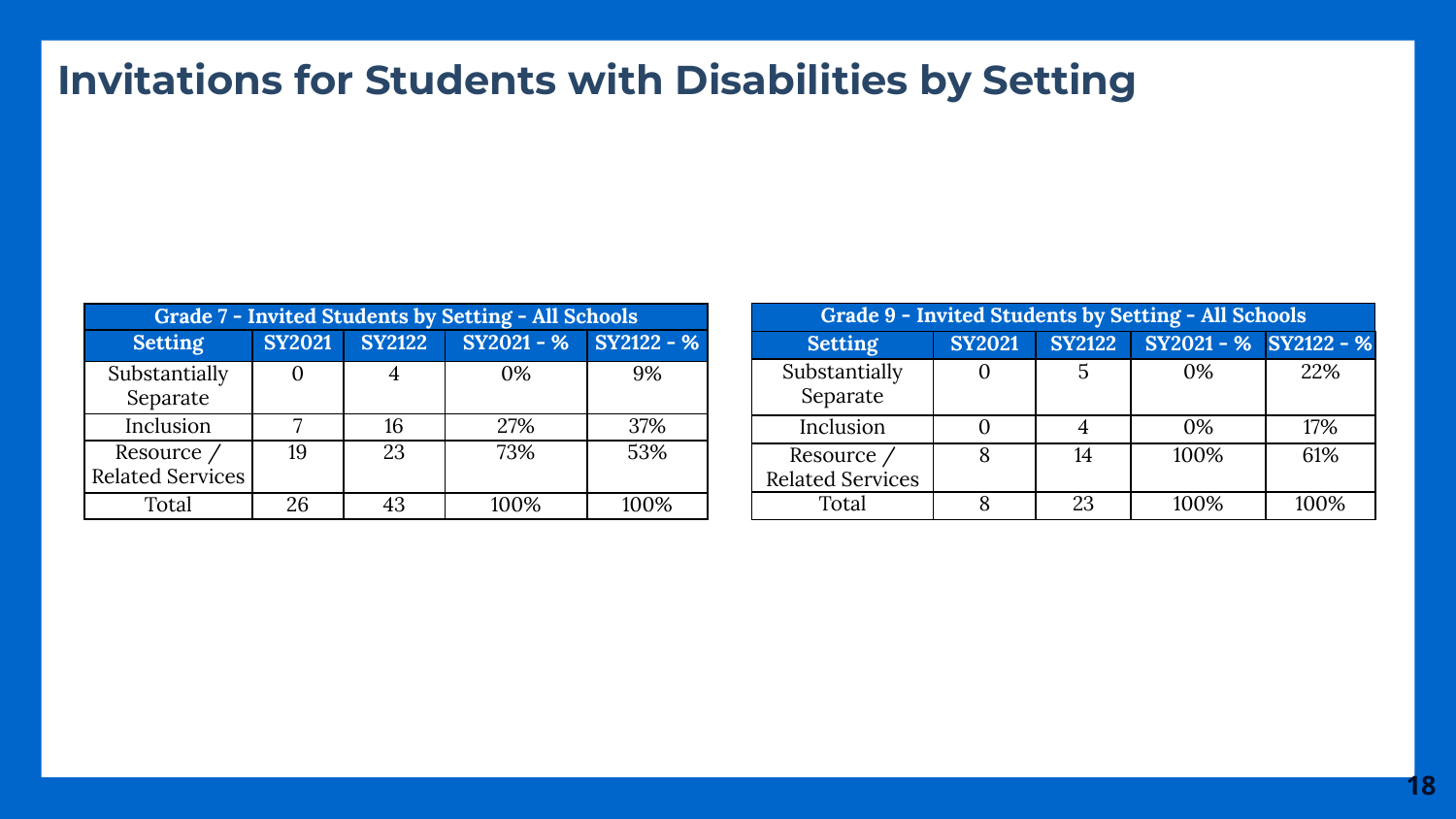## **Sending School**

![](_page_18_Picture_1.jpeg)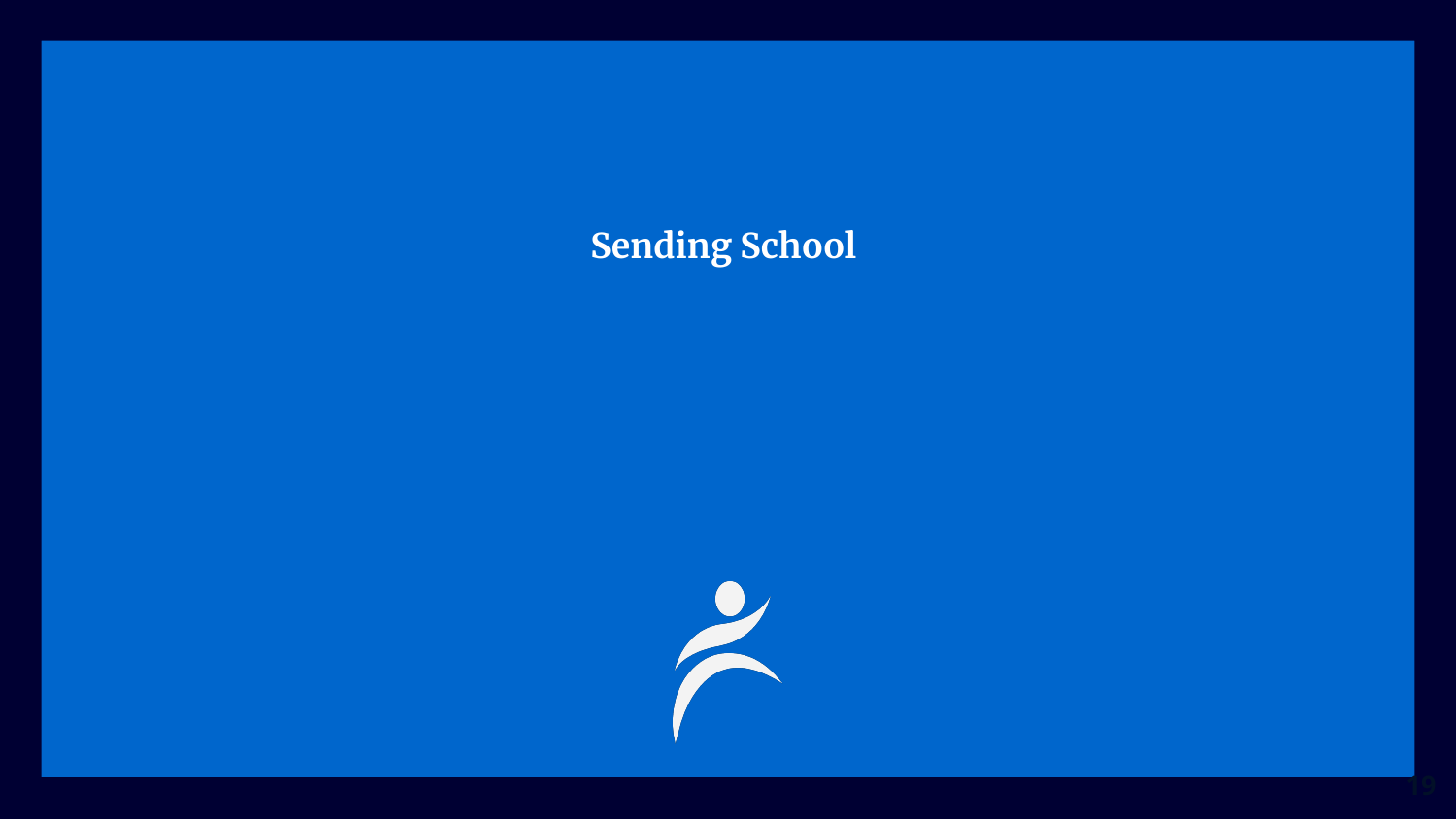#### **Sending Schools Receiving Fewer 7th Grade Invitations for SY21-22**

| Decline of 10+ Seats (12)              | Decline of $5 - 9$ seats (16)    | Decline of 5 or Fewer Seats (29)       |                                    |
|----------------------------------------|----------------------------------|----------------------------------------|------------------------------------|
| Boston Teachers Union K-8 Pilot School | Boston Collegiate Charter School | Academy Of Pacific Rim                 | Neighborhood Schools               |
| Edwards Middle*                        | Boston Green Academy             | Atrium School                          | Perry K-8 School                   |
| Eliot K-8 Innovation School            | <b>Brooke Roslindale</b>         | <b>Belmont Day School</b>              | Roxbury Prep Charter at Lucy Stone |
| Jackson-Mann K-8 School                | Edison K-8 School                | Boston College High School             | Roxbury Prep Charter School        |
| Kilmer K-8 School (4-8)                | Frederick Pilot Middle School    | Boston Collegiate Charter Lower School | Solomon Schecter Day S             |
| Lyndon K-8 School                      | Gardner Pilot Academy            | Brimmer & May School                   | St Brendan School                  |
| Mario Umana Academy                    | Hennigan K-8 School              | British School Boston                  | St Columbkille Elementary          |
| McKay K-8 School                       | Holy Name School                 | Brooke Mattapan                        | St Joseph Middle Need              |
| Ohrenberger School (3-8)               | Kingsley School                  | Chestnut Hill School                   | St Mary Elementary                 |
| Park Street School                     | Metco                            | Dexter School                          | St Mary Of The Hills               |
| Quincy Upper School                    | Mt Alvernia Elementary           | Hurley K-8 School                      | St Patrick Elementary Roxbury      |
| Warren-Prescott K-8 School             | Pope John Paul II                | Jackson School                         | Thacher Montessori                 |
|                                        | St Agatha School                 | Learning Project                       | Timilty Middle School              |
|                                        | St John School                   | Lyon K-8 School                        | Tobin K-8 School                   |
|                                        | St Peter Academy                 | Media and Technology Middle school     |                                    |

\*Indicates school did not offer 6th grade in SY20-21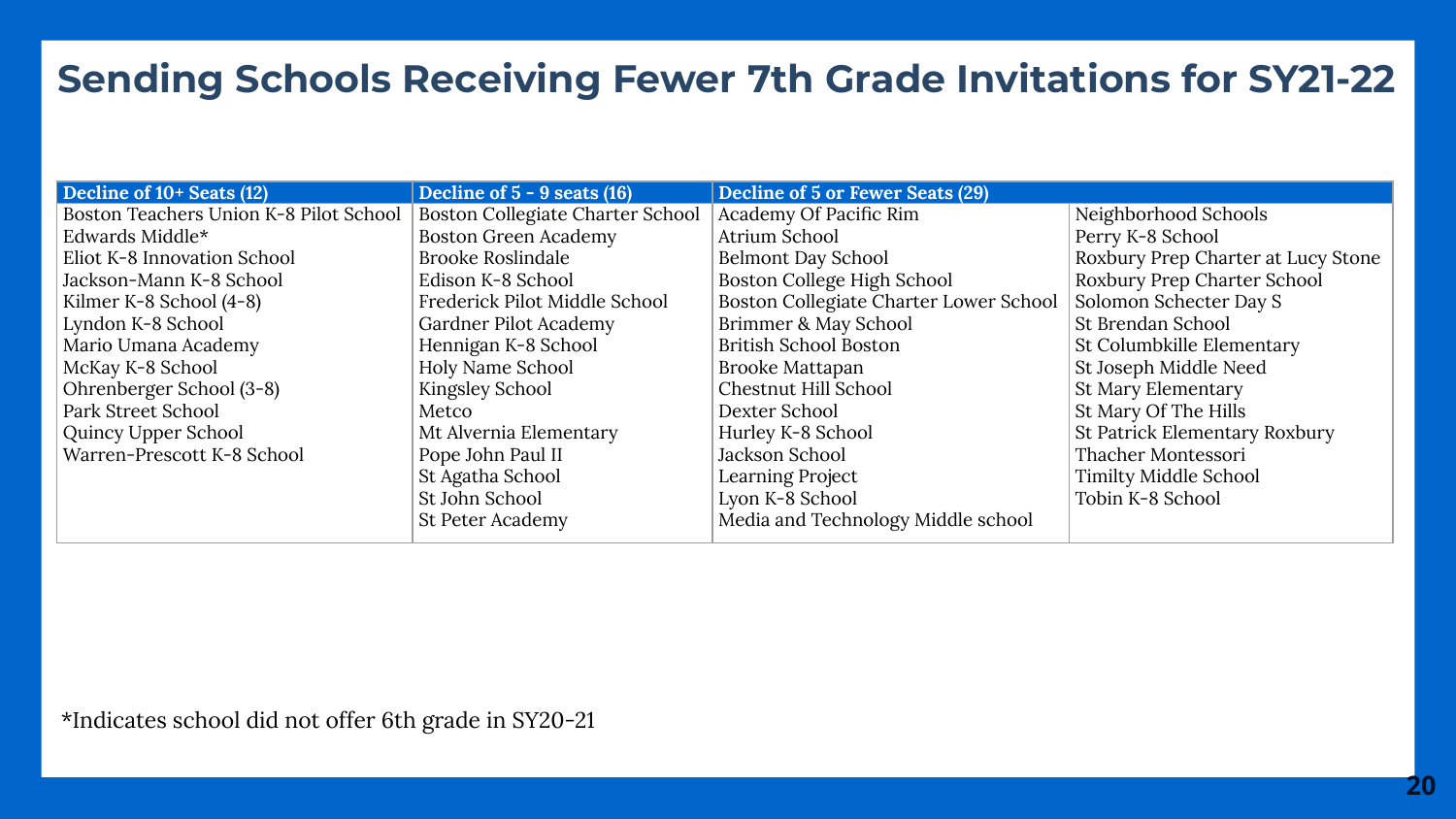#### **Sending Schools Receiving More 7th Grade Invitations for SY21-22**

| No Change (8)                | Increase of 5 or Fewer Seats (37) |                               | Increase of 5 - 9 Seats (13)          | Increase of 10+ Seats (10) |
|------------------------------|-----------------------------------|-------------------------------|---------------------------------------|----------------------------|
| Benjamin Banneker School     | Alighieri Dante Montessori School | Mission Hill K-8 School       | Harvard/Kent Elementary*              | Bradley Elementary*        |
| Bridge Boston Charter School | Berea Elem & Jr                   | Mother Caroline Academy       | Henderson K-12 Inclusion School Upper | Curley K-8 School          |
| Conservatory Lab Charter 3-8 | Boston Preparatory Charter School | Neighborhood House            | Kennedy Patrick Elem*                 | Everett Elementary*        |
| Excel Academy Charter School | <b>Brooke East Boston</b>         | Orchard Gardens K-8 School    | Lee K-8 School                        | Hale Elementary*           |
| Orient Heights               | Charles Brown Middle School       | Our Lady Of Perpetual Help    | Murphy K-8 School                     | Kenny Elementary*          |
| Pope John Paul II            | (Newton)                          | Perkins Elementary*           | Otis Elementary*                      | King K-8 School            |
| Roxbury Prep Charter School, | Codman Academy Charter K-8        | Pope John Paul II             | Sacred Heart Sch Rosli                | Manning Elementary*        |
| Dorchester                   | Conley Elementary                 | Rashi School                  | Trotter K-8 School                    | Mildred Avenue K-8 School  |
| Thayer Academy               | Dearborn 6-12 STEM Academy        | Renaissance Elementary        | UP Academy Dorchester                 | O'Donnell Elementary*      |
| The Park School              | Dedham Country Day School         | Roosevelt K-8 School (2-8)    |                                       | <b>UP Academy Boston</b>   |
|                              | Delphi Academy                    | Shady Hill School             |                                       |                            |
|                              | <b>East Boston Central</b>        | Shaloh House                  |                                       |                            |
|                              | Excel Academy Charter             | South Boston Catholic Academy |                                       |                            |
|                              | Guild Elementary*                 | St Joseph School (Needham)    |                                       |                            |
|                              | Haley Pilot School                | St Theresa School             |                                       |                            |
|                              | Hernandez K-8 School              | TechBoston Academy (6-12)     |                                       |                            |
|                              | Higginson-Lewis K-8 School        | The Advent School             |                                       |                            |
|                              | Irving Middle School              | Young Achievers K-8 School    |                                       |                            |
|                              | KIPP Academy Boston               |                               |                                       |                            |
|                              | McCormack Middle School           |                               |                                       |                            |
|                              |                                   |                               |                                       |                            |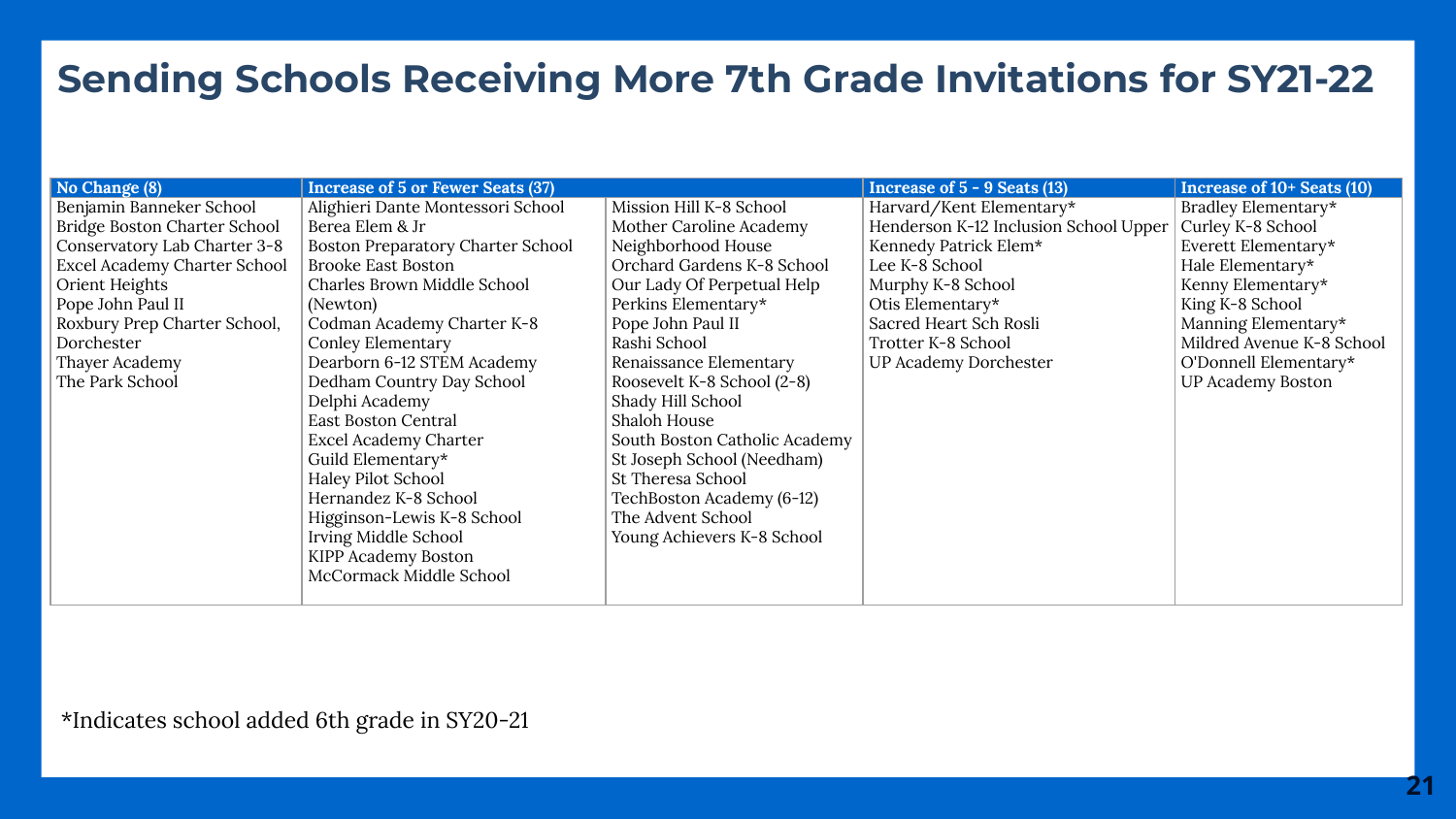## **Ranking Data**

![](_page_21_Figure_1.jpeg)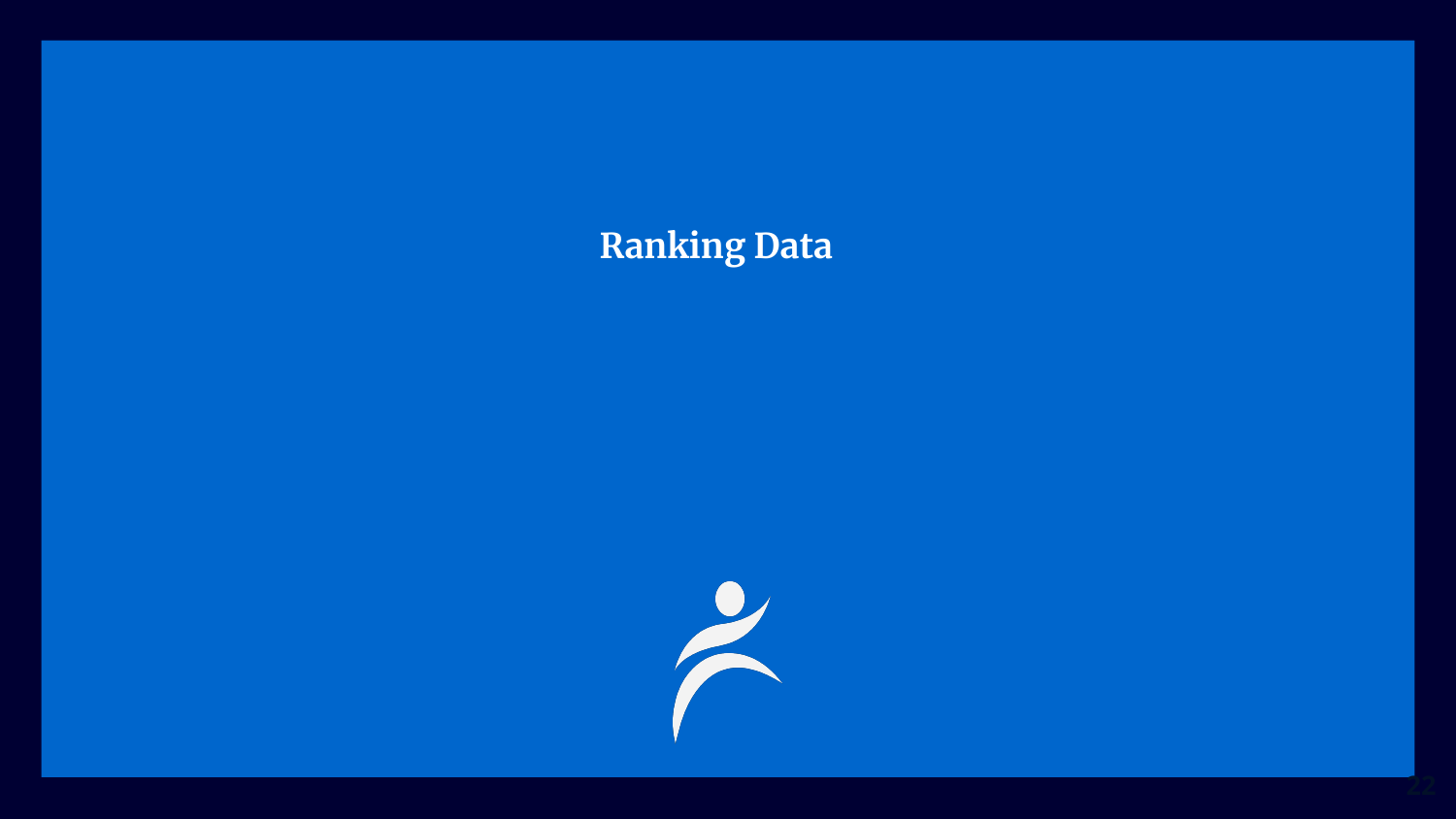#### **Percentage of First Choice Rankings by Zip Code (7th Grade)**

| <b>Zip Code</b> | Neighborhood           | <b>Total</b>      | <b>BLS</b> | <b>BLA</b> | O'Bryant |
|-----------------|------------------------|-------------------|------------|------------|----------|
|                 |                        | <b>Applicants</b> |            |            |          |
| 02111           | Chinatown              | 33                | 81.8%      | 12.1%      | 6.1%     |
| 02113           | North End              | 10                | 100.0%     | 0.0%       | 0.0%     |
| 02114           | Beacon Hill / West End | 15                | 80.0%      | 13.3%      | 6.7%     |
| 02115           | Longwood/Fenway        | 23                | 82.6%      | 8.7%       | 8.7%     |
| 02116           | <b>Back Bay</b>        | 20                | 80.0%      | 20.0%      | 0.0%     |
| 02118           | South End              | 65                | 60.0%      | 13.8%      | 26.2%    |
| 02119           | Roxbury                | $\overline{54}$   | 46.3%      | 25.9%      | 27.8%    |
| 02120           | Roxbury                | 20                | 55.0%      | 25.0%      | 20.0%    |
| 02121           | Dorchester             | 83                | 36.1%      | 39.8%      | 24.1%    |
| 02122           | Dorchester             | 98                | 60.2%      | 32.7%      | 7.1%     |
| 02124           | Dorchester             | 181               | 55.2%      | 28.7%      | 16.0%    |
| 02125           | Dorchester             | 89                | 53.9%      | 31.5%      | 14.6%    |
| 02126           | Mattapan               | $\overline{52}$   | 38.5%      | 40.4%      | 21.2%    |
| 02127           | South Boston           | $\overline{55}$   | 60.0%      | 27.3%      | 12.7%    |
| 02128           | East Boston            | 148               | 60.8%      | 18.9%      | 20.3%    |
| 02129           | Charlestown            | 73                | 69.9%      | 21.9%      | 8.2%     |
| 02130           | Jamaica Plain          | 101               | 62.4%      | 31.7%      | 5.9%     |
| 02131           | Roslindale             | 140               | 57.1%      | 34.3%      | 8.6%     |
| 02132           | West Roxbury           | 146               | 75.3%      | 20.5%      | 4.1%     |
| 02134           | Allston                | 23                | 65.2%      | 13.0%      | 21.7%    |
| 02135           | Brighton               | 47                | 89.4%      | 6.4%       | 4.3%     |
| 02136           | Hyde Park              | 111               | 59.5%      | 24.3%      | 16.2%    |
| 99999           | Homeless/DCF           | $\overline{53}$   | 32.1%      | 49.1%      | 18.9%    |

*\*Zip codes with less than 10 applicants not included*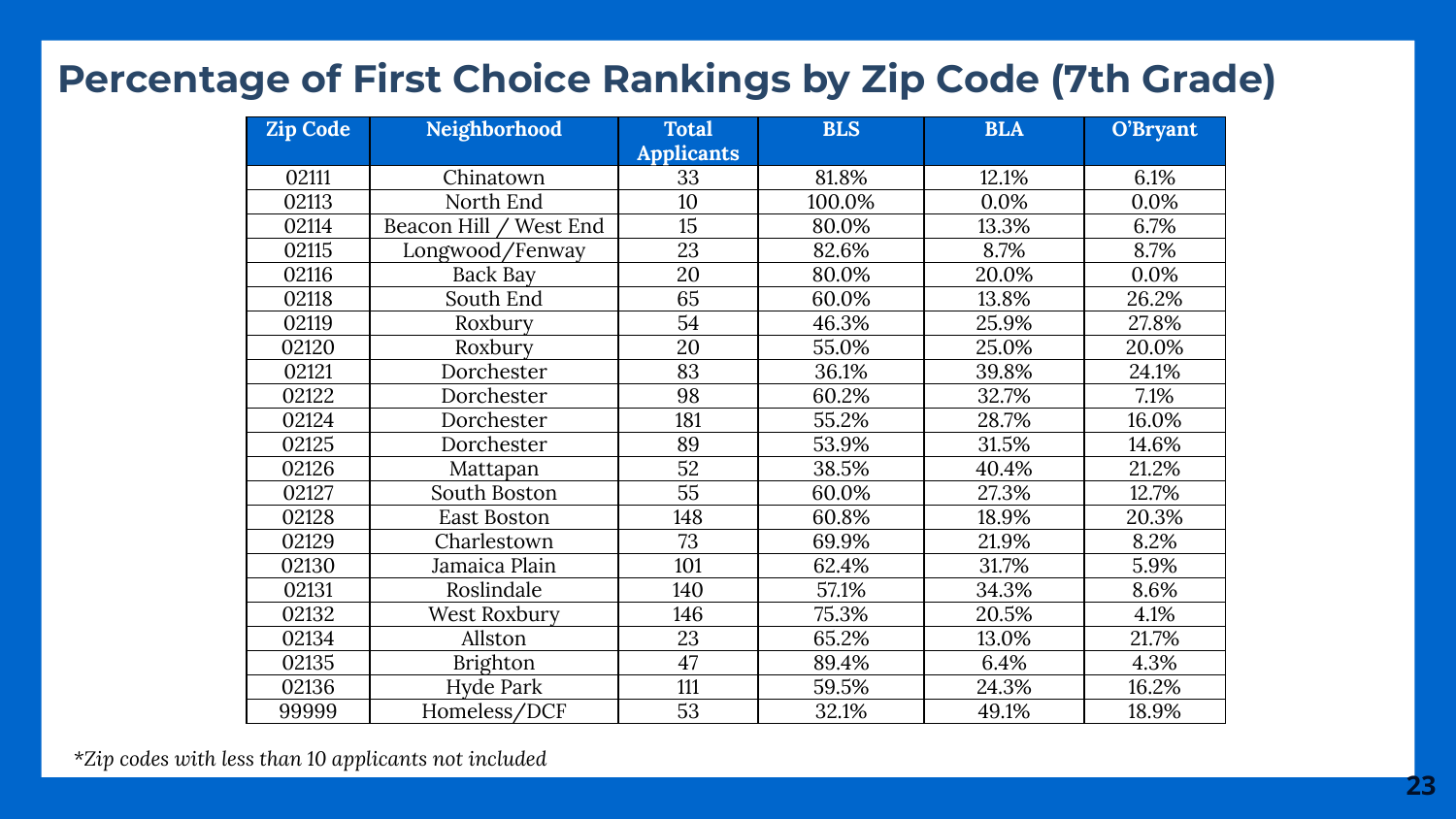## **Percentage of First Choice Rankings by Race (7th Grade)**

| Race             | <b>Total Applicants</b> | <b>BLS</b> | <b>BLA</b> | O'Bryant |
|------------------|-------------------------|------------|------------|----------|
| Asian            | 280                     | 77.1%      | 13.2%      | 9.6%     |
| Black            | 368                     | 47.0%      | 33.2%      | 19.8%    |
| Latinx           | 457                     | 48.1%      | 30.4%      | 21.4%    |
| Multi-Race/Other | 82                      | 70%        | 23%        | 7%       |
| White            | 479                     | 70.1%      | 24.8%      | 5.0%     |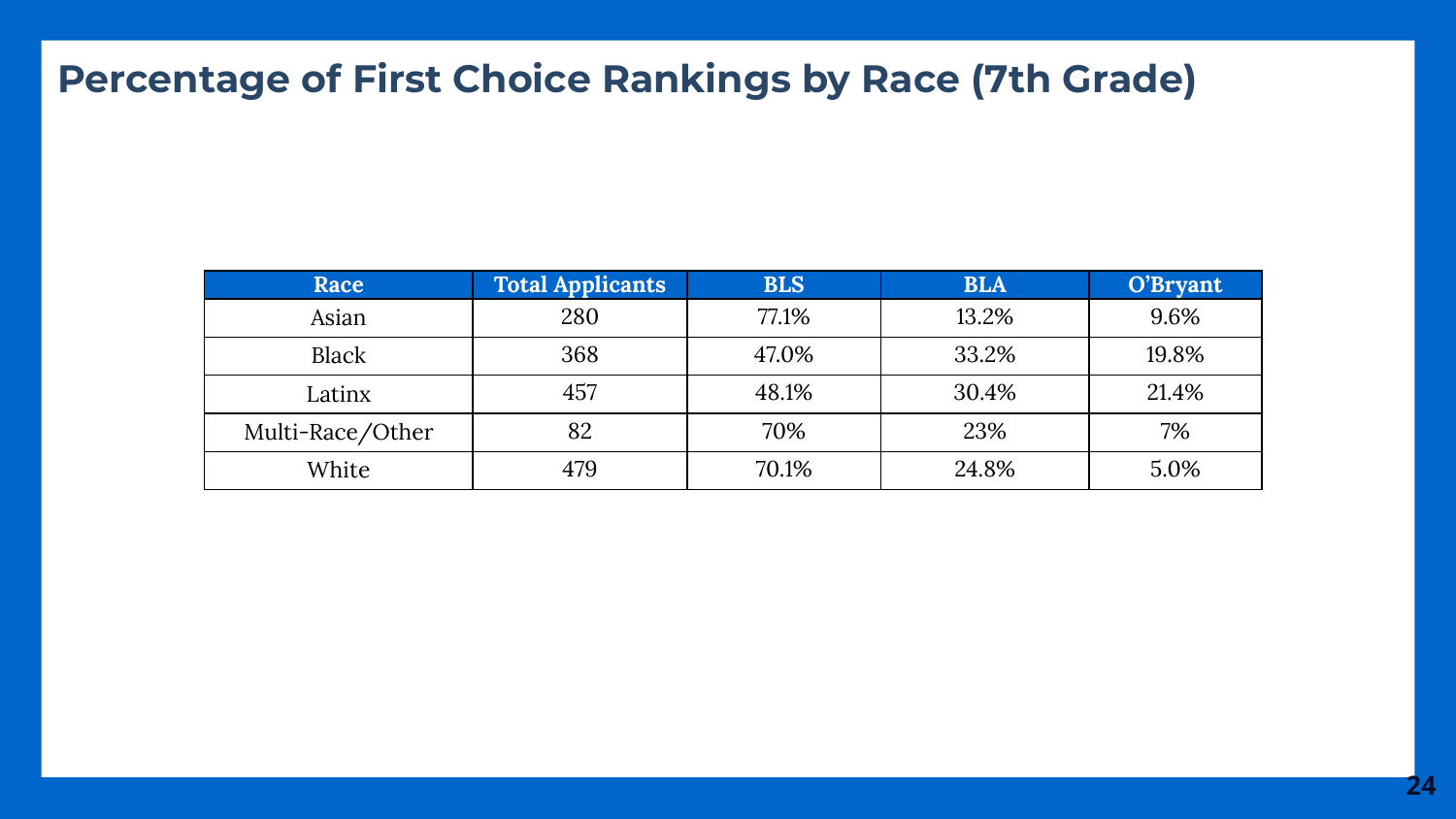#### **Percentage of First Choice Rankings by Zip Code (9th Grade)**

| <b>Zip Code</b> | Neighborhood    | <b>Total Applicants</b> | <b>BLS</b> | <b>BLA</b> | O'Bryant |
|-----------------|-----------------|-------------------------|------------|------------|----------|
| 02111           | Chinatown       | 10                      | 60.0%      | 30.0%      | 10.0%    |
| 02115           | Longwood/Fenway | 10                      | 50.0%      | 30.0%      | 20.0%    |
| 02118           | South End       | 24                      | 20.8%      | 29.2%      | 50.0%    |
| 02119           | Roxbury         | 43                      | 25.6%      | 39.5%      | 34.9%    |
| 02120           | Roxbury         | 18                      | 33.3%      | 38.9%      | 27.8%    |
| 02121           | Dorchester      | 63                      | 25.4%      | 44.4%      | 30.2%    |
| 02122           | Dorchester      | 55                      | 34.5%      | 40.0%      | 25.5%    |
| 02124           | Dorchester      | 79                      | 44.3%      | 31.6%      | 24.1%    |
| 02125           | Dorchester      | 61                      | 31.1%      | 29.5%      | 39.3%    |
| 02126           | Mattapan        | 39                      | 38.5%      | 30.8%      | 30.8%    |
| 02127           | South Boston    | 28                      | 35.7%      | 28.6%      | 35.7%    |
| 02128           | East Boston     | 77                      | 51.9%      | 19.5%      | 28.6%    |
| 02129           | Charlestown     | 19                      | 21.1%      | 57.9%      | 21.1%    |
| 02130           | Jamaica Plain   | 32                      | 21.9%      | 34.4%      | 43.8%    |
| 02131           | Roslindale      | 42                      | 35.7%      | 40.5%      | 23.8%    |
| 02132           | West Roxbury    | 26                      | 50.0%      | 34.6%      | 15.4%    |
| 02134           | Allston         | 8                       | 37.5%      | 25.0%      | 37.5%    |
| 02135           | Brighton        | 24                      | 45.8%      | 29.2%      | 25.0%    |
| 02136           | Hyde Park       | 54                      | 37.0%      | 44.4%      | 18.5%    |
| 99999           | Homeless/DCF    | 34                      | 32.4%      | 35.3%      | 32.4%    |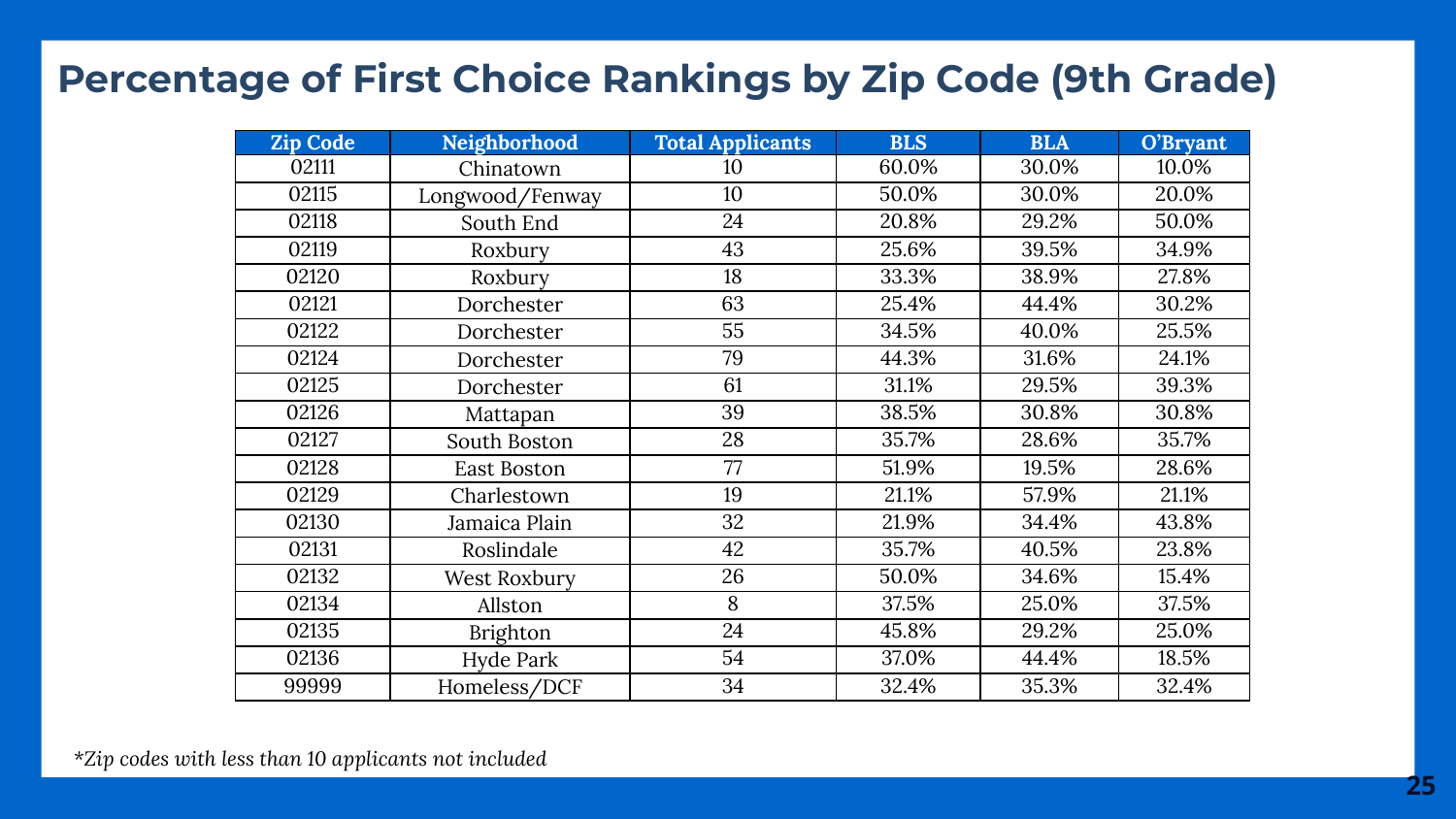## **Percentage of First Choice Rankings by Race (9th Grade)**

| Race             | <b>Total Applicants</b> | <b>BLS</b> | <b>BLA</b> | O'Bryant |
|------------------|-------------------------|------------|------------|----------|
| Asian            | 84                      | 40.5%      | 29.8%      | 29.8%    |
| Black            | 227                     | 33.9%      | 35.2%      | 30.8%    |
| Latinx           | 340                     | 35.0%      | 34.4%      | 30.6%    |
| Multi-Race/Other | 21                      | 62%        | 29%        | 10%      |
| White            | 88                      | 39.8%      | 36.4%      | 23.9%    |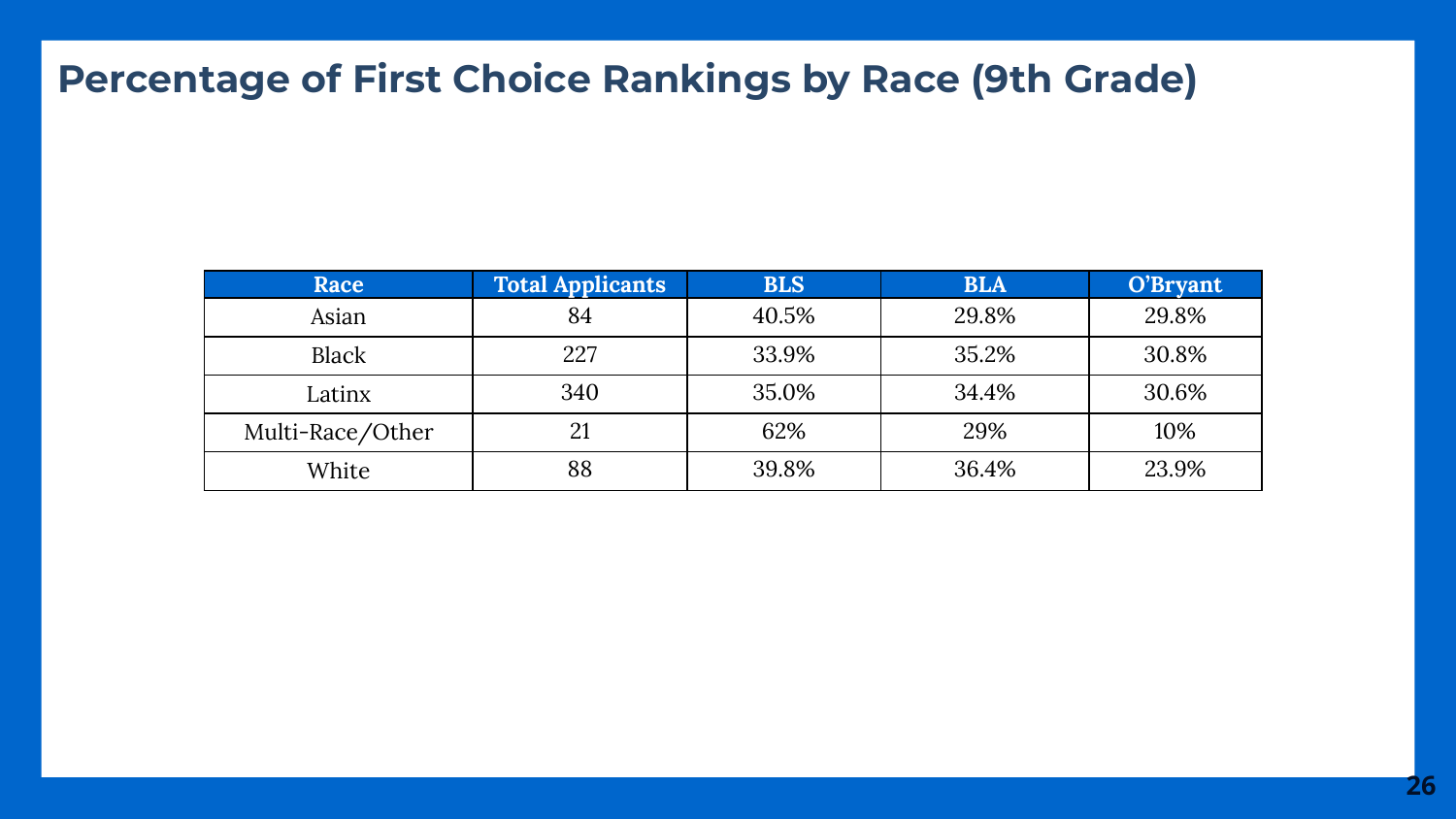## **Slides Previously Shared**

![](_page_26_Picture_1.jpeg)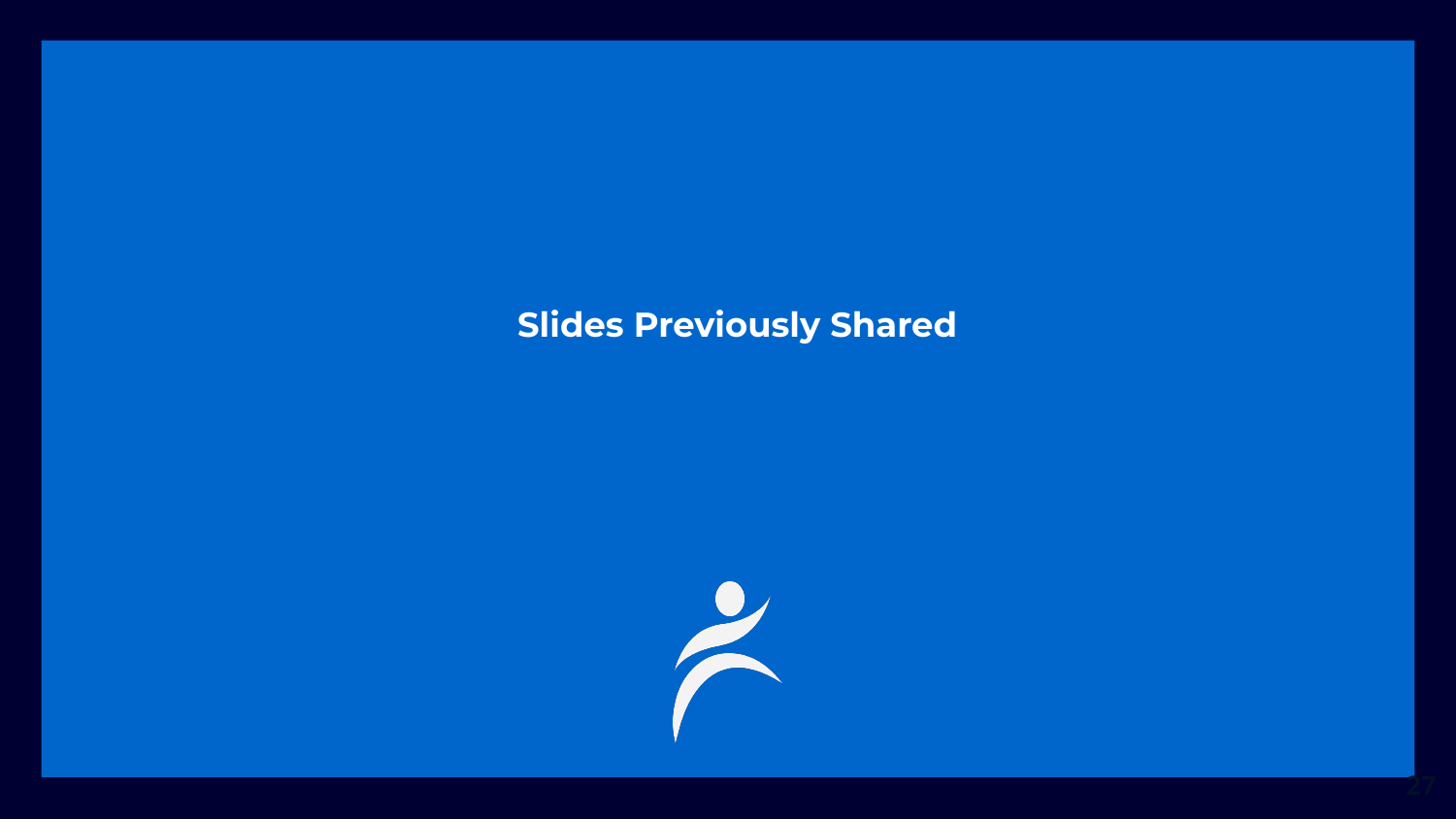# **Applicant Pool**

| <b>Number of Exam School Applicants</b> |                            |                            |  |  |  |
|-----------------------------------------|----------------------------|----------------------------|--|--|--|
| <b>School Type &amp; Grade</b>          | <b>Last Year (2020-21)</b> | <b>This Year (2021-22)</b> |  |  |  |
| <b>IBPS, Grade 7</b>                    | 2,133                      | 1,287                      |  |  |  |
| Non-BPS, Grade 7                        | 700                        | 379                        |  |  |  |
| BPS, Grade 9                            | 780                        | 618                        |  |  |  |
| Non-BPS, Grade 9                        | 397                        | 142                        |  |  |  |
| <b>Total</b>                            | 4,010                      | 2,426                      |  |  |  |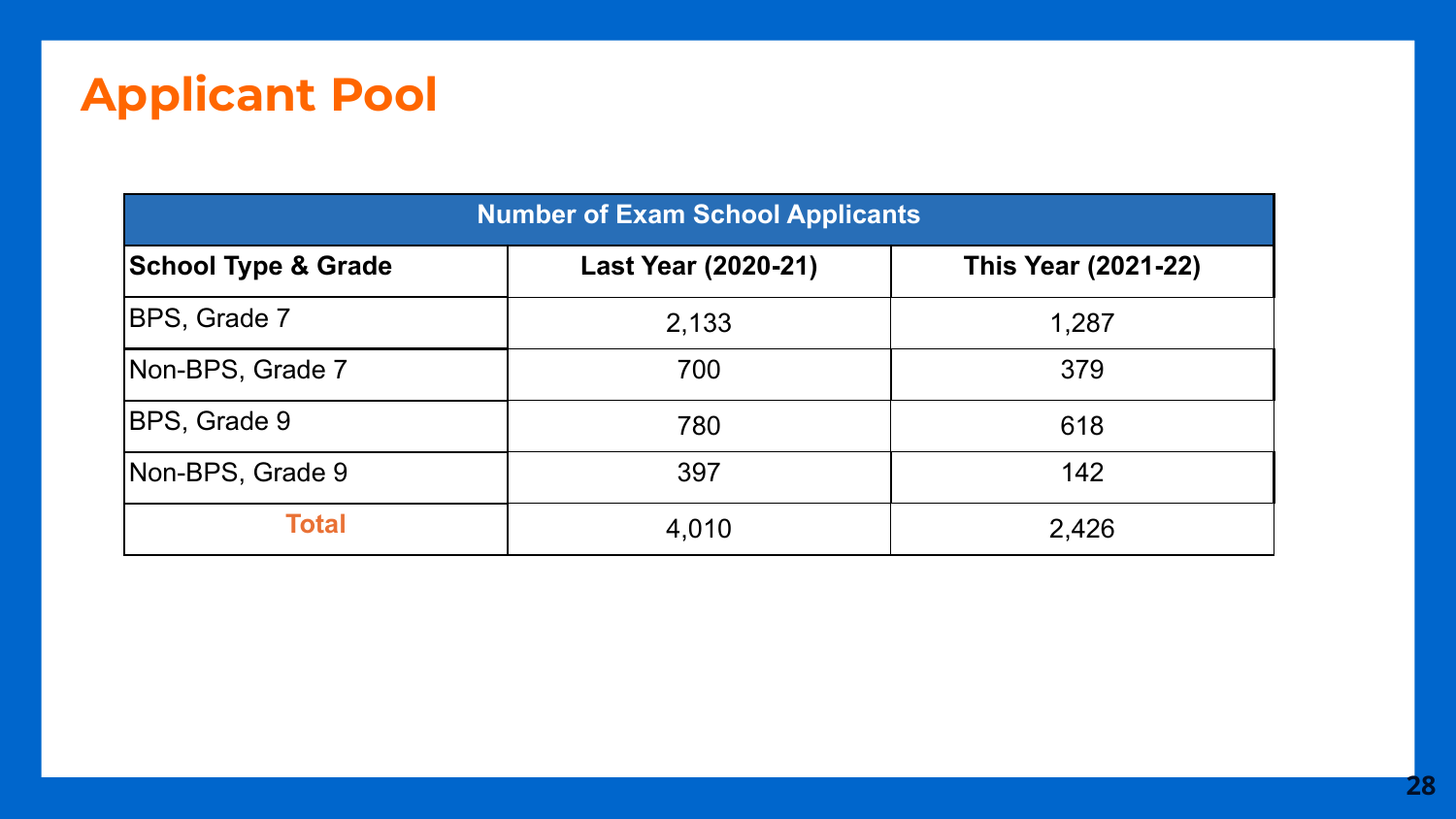# **Invitations**

- Of 1,666 grade 7 applicants this year, 974 (58.5%) received an invitation.
- There were 760 grade 9 applicants this year, and 340 (44.7%) received an invitation.

| <b>Invites by School</b> |                        |                |                        |         |                          |                |  |
|--------------------------|------------------------|----------------|------------------------|---------|--------------------------|----------------|--|
| <b>School</b>            | <b>Grade 7 Invites</b> |                | <b>Grade 9 Invites</b> |         | <b>Total Invitations</b> |                |  |
| Name                     | <b>SY20-21</b>         | <b>SY21-22</b> | <b>SY20-21</b>         | SY21-22 | SY20-21                  | <b>SY21-22</b> |  |
| <b>BLA</b>               | 336                    | 320            | 89                     | 82      | 425                      | 402            |  |
| <b>BLS</b>               | 484                    | 465            | 58                     | 41      | 542                      | 506            |  |
| O'Bryant                 | 205                    | 189            | 261                    | 217     | 466                      | 406            |  |
| <b>Total</b>             | 1025                   | 974            | 408                    | 340     | 1,433                    | 1,314          |  |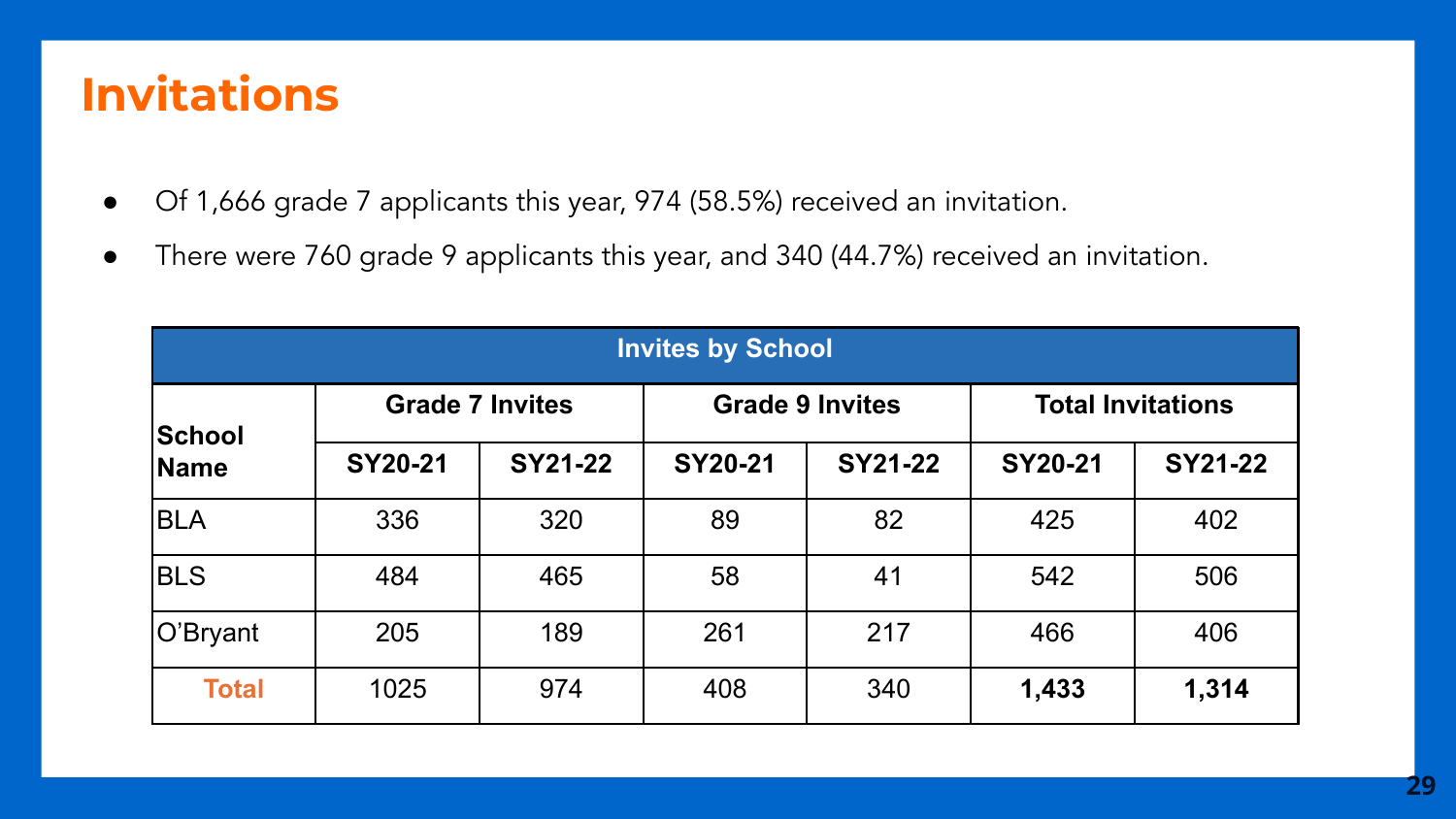## **Socioeconomic Status and Students Experiencing Homelessness**

#### Percentage of Invitations Sent by Student Group

![](_page_29_Figure_2.jpeg)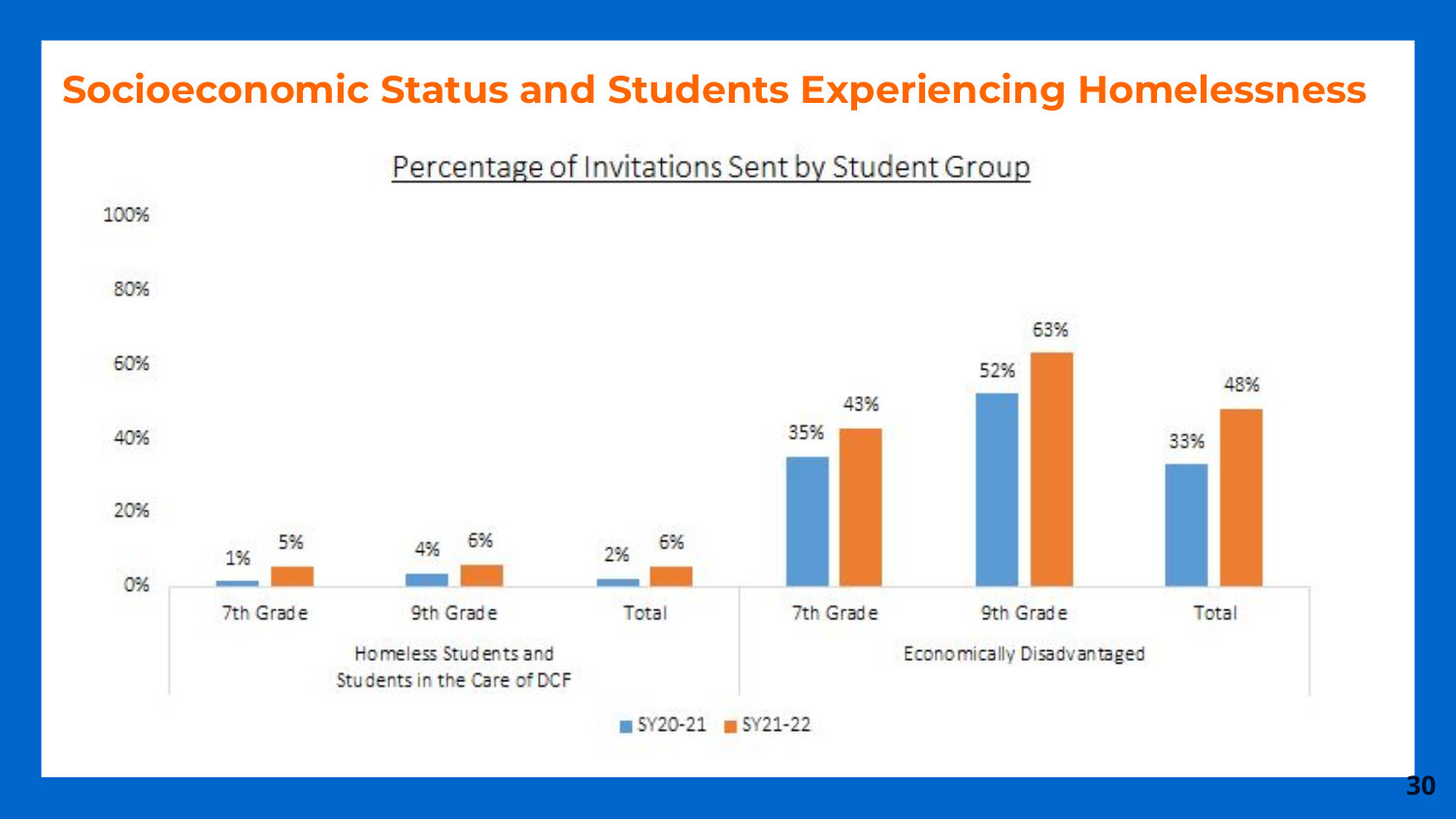## **Geographic Distribution**

- In some zip codes, there was little to no change in the number of invitations received this year.
- Zip codes with the lowest median family income (with children under 18) received more invitations than last year including zip codes in Dorchester, Roxbury, and Mattapan.

| SY21-22 Invitations by Zip Code - All Schools* |                         |                                               |                         |         |                         |         |
|------------------------------------------------|-------------------------|-----------------------------------------------|-------------------------|---------|-------------------------|---------|
| Zip Code                                       | Neighborhood            | <b>Median Family</b><br>Income (with children | 7th Grade               |         | 9th Grade               |         |
|                                                |                         | under 18)                                     | <b>Number</b>           | Percent | <b>Number</b>           | Percent |
| 2108                                           | Beacon Hill             | \$245,781                                     | 6                       | 1%      | 1                       | 0%      |
| 2109                                           | Downtown                | \$226,518                                     | $\overline{2}$          | 0%      | $\mathbf{1}$            | 0%      |
| 2110                                           | Downtown                | \$191,099                                     | $\mathbf{1}$            | 0%      | $\mathbf{1}$            | 0%      |
| 2111                                           | Chinatown               | \$38,846                                      | $\overline{7}$          | 1%      | $\overline{2}$          | 1%      |
| 2113                                           | North End               | \$167,566                                     | $\overline{2}$          | 0%      | $\mathbf{1}$            | 0%      |
| 2114                                           | Beacon Hill / West End  | \$191,131                                     | $\overline{7}$          | 1%      | $\overline{2}$          | 1%      |
| 2115                                           | Longwood/Fenway         | \$26,958                                      | 10                      | 1%      | 5                       | 1%      |
| 2116                                           | Back Bay                | \$206,054                                     | 13                      | 1%      | $\overline{\mathbf{4}}$ | 1%      |
| 2118                                           | South End               | \$51,000                                      | 27                      | 3%      | 11                      | 3%      |
| 2119                                           | Roxbury                 | \$29,568                                      | 50                      | 5%      | 20                      | 6%      |
| 2120                                           | Roxbury                 | \$34,981                                      | 11                      | 1%      | $\overline{\mathbf{4}}$ | 1%      |
| 2121                                           | Dorchester              | \$28,964                                      | 67                      | 7%      | 23                      | 7%      |
| 2122                                           | Dorchester              | \$51,354                                      | 48                      | 5%      | 20                      | 6%      |
| 2124                                           | Dorchester              | \$45,906                                      | 109                     | 11%     | 42                      | 12%     |
| 2125                                           | Dorchester              | \$53.828                                      | 59                      | 6%      | 20                      | 6%      |
| 2126                                           | Mattapan                | \$50.011                                      | 51                      | 5%      | 27                      | 8%      |
| 2127                                           | South Boston            | \$61.524                                      | 35                      | 4%      | 12                      | 4%      |
| 2128                                           | East Boston             | \$40.313                                      | 75                      | 8%      | 28                      | 8%      |
| 2129                                           | Charlestown             | \$150,000                                     | 35                      | 4%      | 9                       | 3%      |
| 2130                                           | Jamaica Plain           | \$105,750                                     | 54                      | 6%      | 17                      | 5%      |
| 2131                                           | Roslindale              | \$84,670                                      | 67                      | 7%      | 18                      | 5%      |
| 2132                                           | West Roxbury            | \$138,800                                     | 69                      | 7%      | 12                      | 4%      |
| 2134                                           | Allston                 | \$62,132                                      | 11                      | 1%      | $\overline{\mathbf{4}}$ | 1%      |
| 2135                                           | Brighton                | \$98,013                                      | 29                      | 3%      | 10                      | 3%      |
| 2136                                           | <b>Hyde Park</b>        | \$58.453                                      | 67                      | 7%      | 24                      | 7%      |
| 2163                                           | Allston                 | \$63,333                                      | $\mathbf{1}$            | 0%      | $\Omega$                | 0%      |
| 2199                                           | Back Bay                | \$91,125                                      | $\mathbf 0$             | 0%      | 0                       | 0%      |
| 2210                                           | South Boston Waterfront | \$213,068                                     | $\overline{2}$          | 0%      | 1                       | 0%      |
| 2215                                           | Fenway/Kenmore          | \$78,487                                      | $\overline{2}$          | 0%      | 1                       | 0%      |
| 2467                                           | Chestnut Hill           | \$195,539                                     | $\overline{\mathbf{4}}$ | 0%      | $\Omega$                | 0%      |
| 9999                                           | Homeless/DCF            | $\star\star$                                  | 53                      | 5%      | 20                      | 6%      |
|                                                | <b>Total</b>            |                                               | 974                     | 100%    | 340                     | 100%    |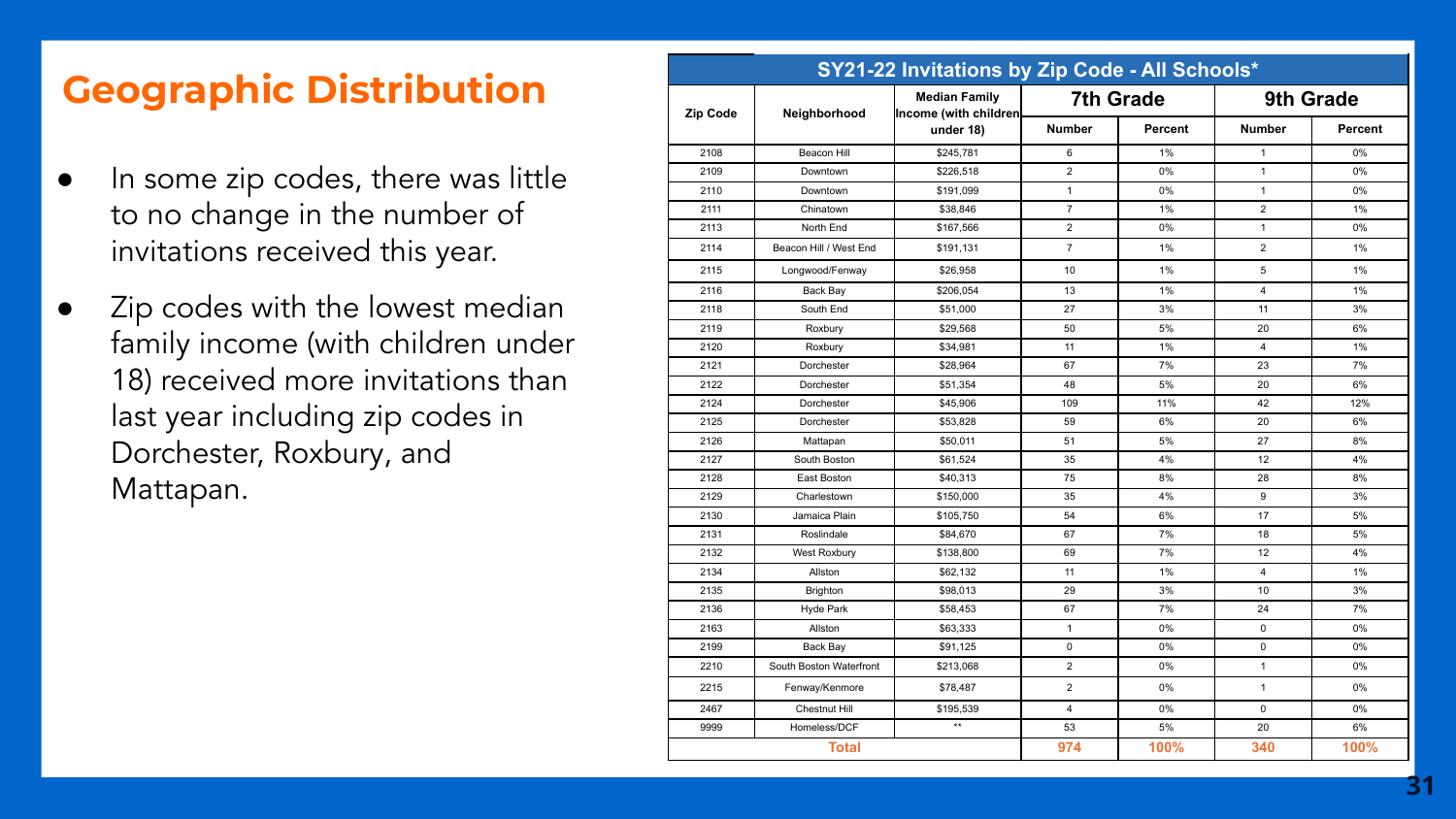**Race**

#### Invitations by Race

![](_page_31_Figure_2.jpeg)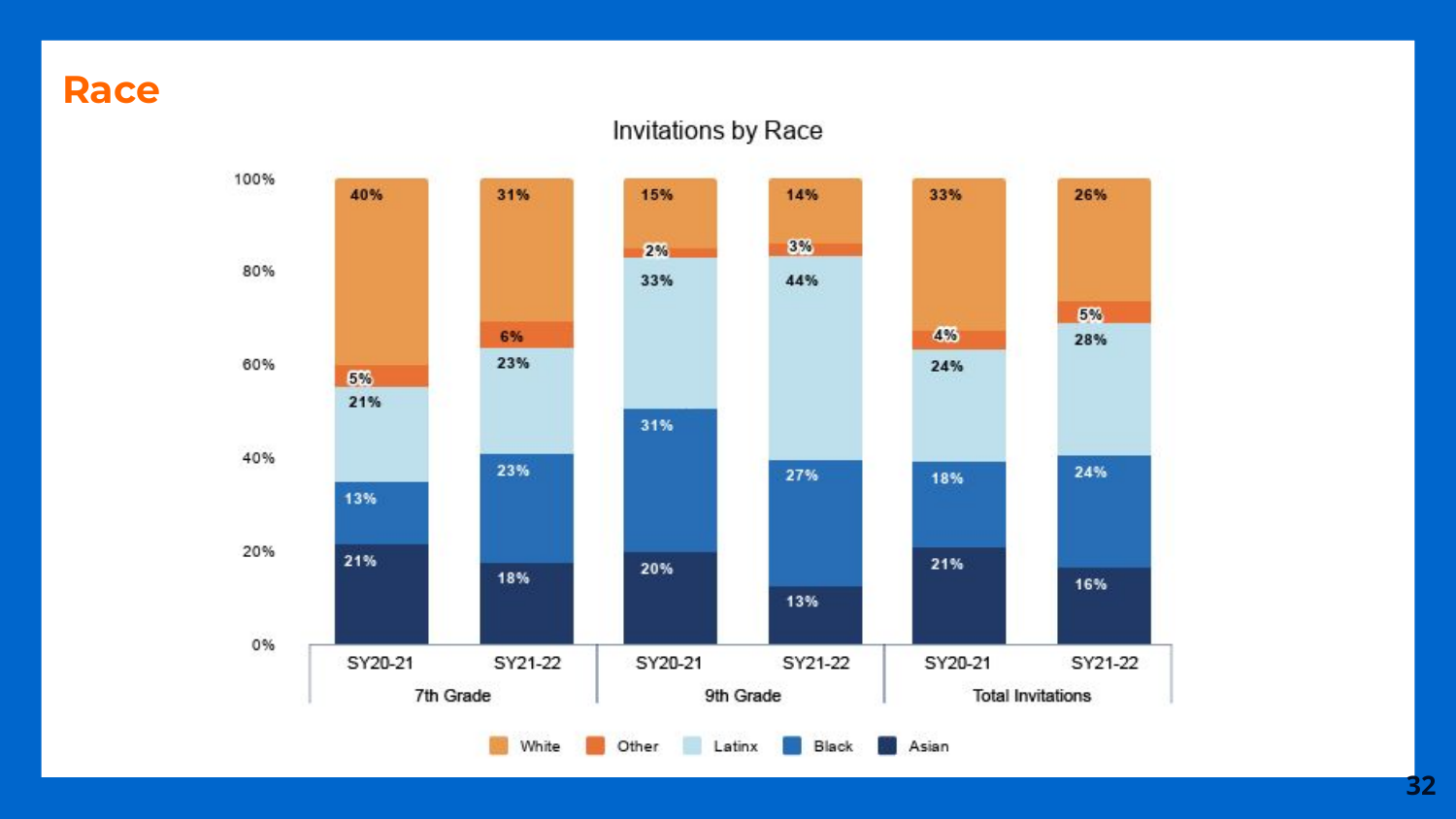#### **Sending School Type**

![](_page_32_Figure_1.jpeg)

#### Invitations by Sending School Type